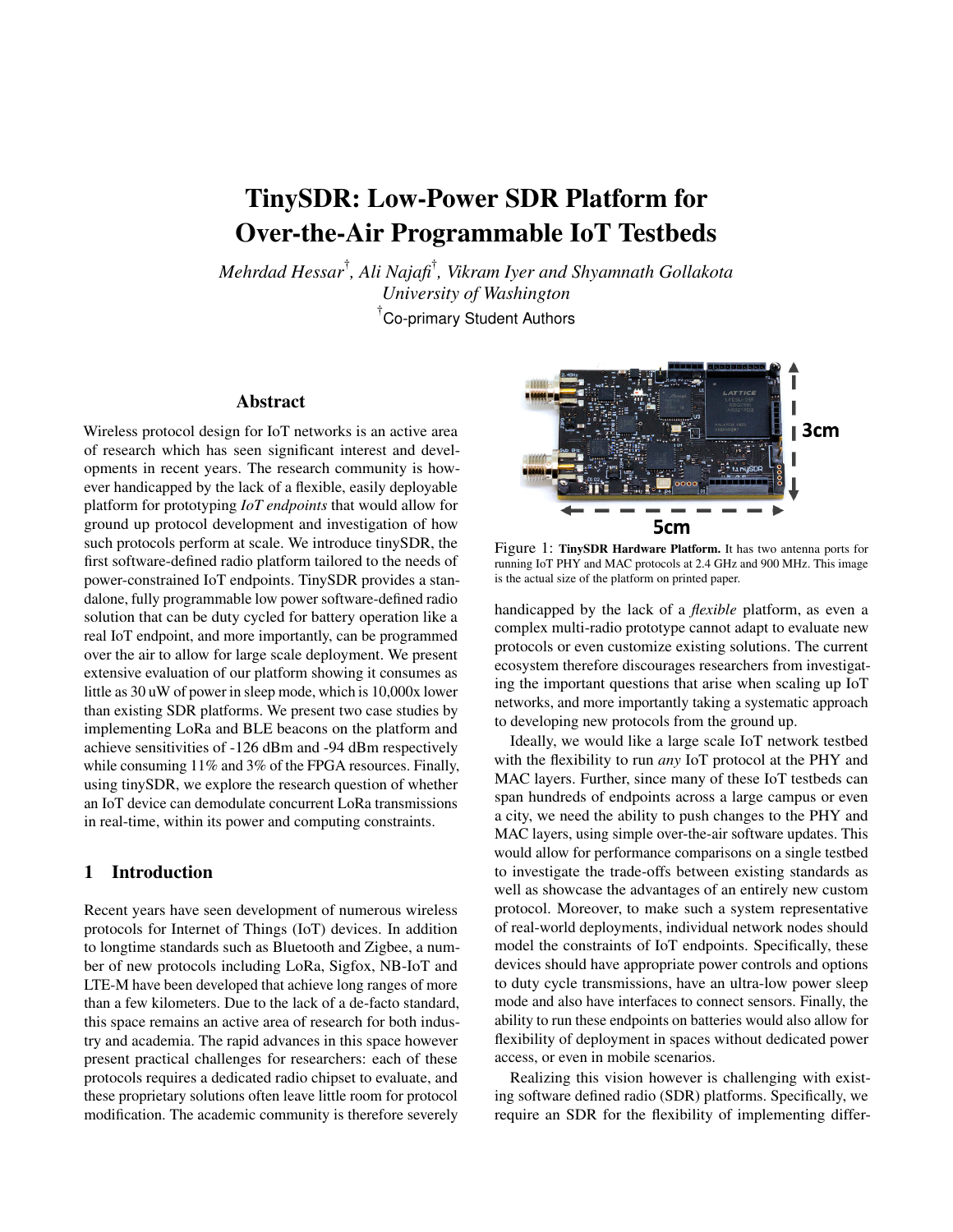<span id="page-1-0"></span>

| <b>Platform</b>              | <b>Sleep</b><br><b>Power</b> | <b>Standalone</b> | <b>OTA</b> | Cost   | <b>Max BW</b><br>(MHz) | <b>ADC</b><br>(bits) | <b>Frequency Spectrum (MHz)</b>                      | Size (cm)         |
|------------------------------|------------------------------|-------------------|------------|--------|------------------------|----------------------|------------------------------------------------------|-------------------|
| <b>USRP E310 [7, 17]</b>     | 2820 mW                      |                   | х          | \$3000 | 30.72                  | 12                   | $70\sim 6000$                                        | $6.8 \times 13.3$ |
| <b>USRP B200mini [6, 12]</b> | N/A                          |                   | ↗          | \$733  | 30.72                  | 12                   | $70\sim 6000$                                        | $5\times8.3$      |
| bladeRF 2.0 [1, 17]          | 717 mW                       |                   | ↗          | \$720  | 30.72                  | 12                   | $47 \sim 6000$                                       | $6.3 \times 12.7$ |
| LimeSDR Mini $[2, 3, 25]$    | N/A                          |                   | х          | \$159  | 30.72                  | 12                   | $10 \sim 3500$                                       | $3.1\times6.9$    |
| Pluto SDR [18]               | N/A                          |                   | х          | \$149  | 20                     | 12                   | $325 \sim 3800$                                      | $7.9 \times 11.7$ |
| $\mu$ SDR [9, 10, 30]        | 320 mW                       |                   | х          | \$150  | 40                     | 8                    | $2400 \sim 2500$                                     | $7\times14.5$     |
| GalioT [5, 63]               | 350 mW                       |                   | х          | \$60   | 14.4                   | 8                    | $0.5 \sim 1766$                                      | $2.5 \times 7$    |
| <b>TinvSDR</b>               | $0.03$ mW                    |                   | ✓          | \$55   | 4                      | 13                   | $389.5 \sim 510$ , 779 $\sim$ 1020, 2400 $\sim$ 2483 | $3\times 5$       |

Table 1: Comparison Between Different SDR Platforms. Costs are based on sale prices for commercial products without a public bill of materials (BOM) and published BOM prices for research prototypes. OTA refers to over-the-air programming capabilities.

ent PHY protocols; but there is currently no SDR platform that meets the requirements of IoT endpoints (see Table [1\)](#page-1-0). Existing SDR systems consume large amounts of power for transmitting data, do not support ultra-low power sleep modes, require wired infrastructure and often a dedicated computer and furthermore, are expensive. More importantly, none of the existing SDR platforms support over-the-air programming to update PHY or MAC protocols. Finally, IoT devices prioritize power consumption and communication range and hence use limited radio bandwidth — LoRa, Sigfox, NB-IoT, LTE-M, Bluetooth and ZigBee use only 500 kHz, 200 Hz, 180 kHz, 1.4 MHz, 2 MHz and 2 MHz respectively. In contrast, existing SDR platforms focus on achieving high performance in terms of bandwidth because *they are tailored to the needs of gateway devices and not for IoT endpoint devices.*

Driven by a need for such a platform in our own research, we design tinySDR as shown in Fig. [1,](#page-0-0) the first SDR platform tailored to the needs of IoT endpoints. TinySDR provides an entirely standalone solution that incorporates a radio frontend, FPGA and microcontroller for custom processing, overthe-air FPGA and microcontroller programming capabilities, a micro SD card interface for storage, ultra-low power sleep modes and highly granular power management options to enable battery-powered operation. It is capable of transmitting and receiving in both the 900 MHz and 2.4 GHz ISM bands, supports 4 MHz of bandwidth which is sufficient for most IoT protocols including Bluetooth, Zigbee, LoRa, Sigfox, NB-IoT and LTE-M, and can achieve the high sensitivities of commercial solutions such as LoRa chips [\[24\]](#page-13-7). Additionally it includes multiple analog and digital I/O options for connecting sensors.

Designing such an SDR platform required addressing multiple systems, architecture, power and engineering challenges:

• Low-power hardware architecture. Achieving a small form-factor, low-power SDR requires a minimalist design approach that can satisfy the real-time needs of IoT protocols and ensure flexibility at the PHY and MAC layers. To do this, we exploit recent advances in small, low-power microcontrollers, FPGAs and flash memory to pick the right components for our platform (see [§3.1\)](#page-2-0). We use a low-power FPGA to run the PHY layer while the microcontroller runs the MAC protocols as well as handles the I/O operations between the FPGA, radio, memory and sensor interfaces (see  $\S 3.2$ ).

• Efficient power management. Achieving highly granular power management needed for battery-powered operation and enabling ultra-low power sleep modes requires shutting down parts of SDR when not in use. This is important for IoT endpoints that perform duty-cycled operations and require an ultra-low power sleep mode to achieve a long battery life. This presents a design tradeoff between the complexity of toggling the power of each hardware component ON and OFF, and the cost of additional circuitry to do so. We address this challenge in [§3.3](#page-5-0) and achieve sleep power as low as 30  $\mu$ W.

• Over-the-air SDR programming. Enabling a truly scalable system requires the ability to update the PHY and MAC layers on the platform, over-the-air, in a testbed deployment. This however also introduces the challenge of over-the-air FPGA and microcontroller programming as well as communicating these updates robustly to each device in the network while minimizing power consumption and network utilization. We use a dedicated wireless backbone subsystem complete with a MAC protocol and its own flash memory to program both the microcontroller and FPGA. Additionally we leverage compression and low-power decompression algorithms to minimize network downtime during the updates (see [§3.4\)](#page-6-0)

Fig. [2](#page-2-1) shows the power consumption of the radio module in tinySDR compared to existing SDR platforms. We evaluate tinySDR's performance by presenting case studies of two common protocols: LoRa and BLE beacons, and also evaluate tinySDR in a campus-testbed of 20 devices.

• LoRa modulation and demodulation use 4% and 11% of the FPGA resources respectively and achieve a sensitivity of -126 dBm for 3.12 kbps, which is similar to an SX1276 [\[24\]](#page-13-7) LoRa chip with the same configuration. Further, the FPGA supports real-time modulation and demodulation of all LoRa spreading factors from 6 to 12. A LoRa MAC implementation on our MCU is also compatible with the *The Things Network*.

• TinySDR supports 2.4 GHz BLE beacon transmissions. The full baseband packet generation on the FPGA uses 3% of its resources. The platform can perform frequency hopping with a delay of 220 us and achieves a sensitivity of -94 dBm which is comparable to the commercial BLE chipsets [\[21\]](#page-13-8).

Finally, we present a case study of how the unique capabilities of tinySDR could be used to answer new research questions. Recent work has explored techniques to enable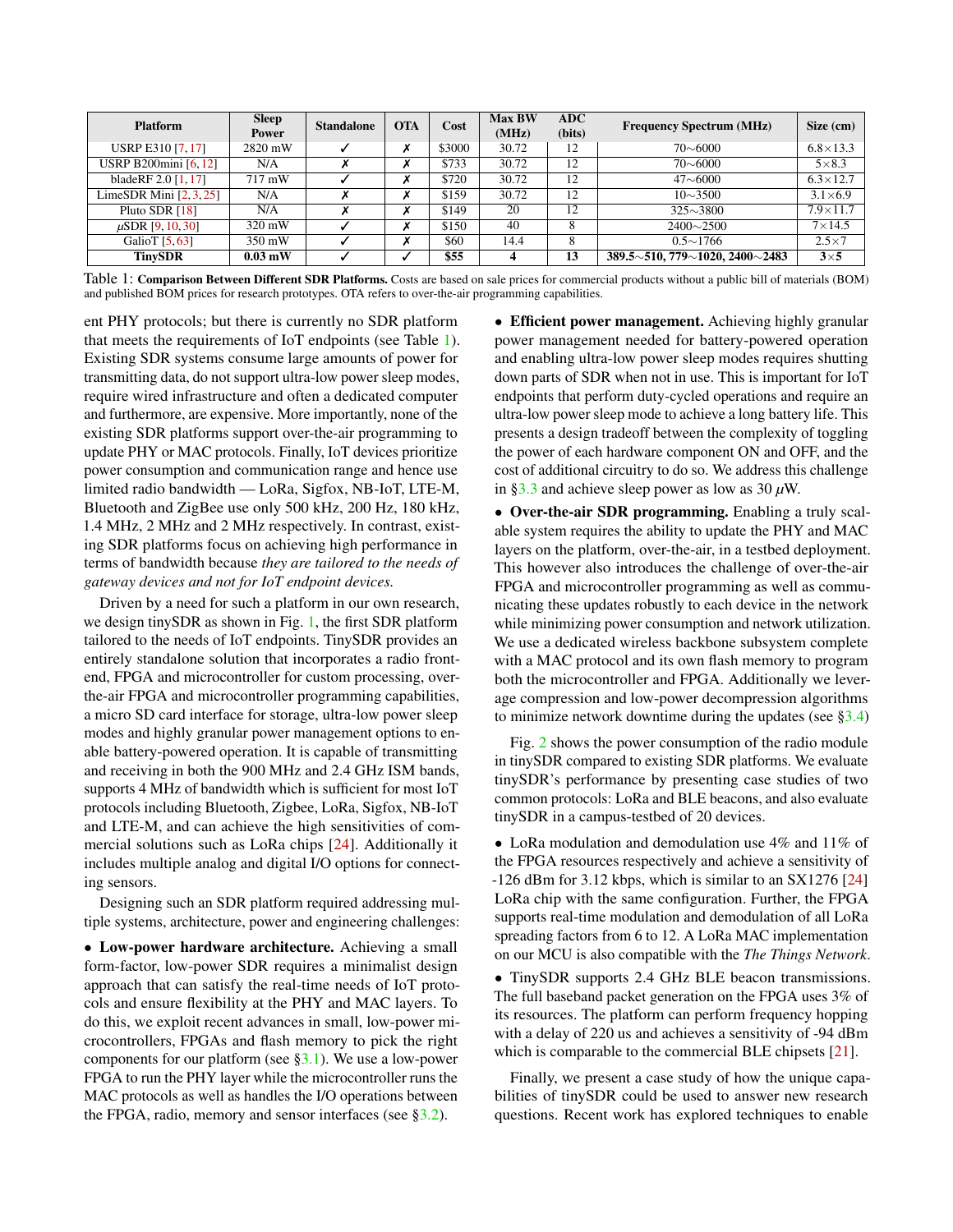concurrent transmissions in LoRa networks [\[44,](#page-14-0) [47\]](#page-14-1); however these solutions were prototyped on USRPs and it is unclear if IoT endpoints can decode concurrent transmissions in realtime within their power and resource constraints. We implement a custom decoder on tinySDR to demonstrate for the first time that IoT endpoints *can* receive concurrent transmissions.

Contributions. To summarize, we design the first SDR platform tailored to the needs of IoT endpoint devices. By making careful design and architectural choices, our platform achieves low power, supports IoT protocols at both 900 MHz and 2.4 GHz and has computation resources to do on-board processing. We present a highly granular power management scheme that enables duty-cycled operation and 10,000x lower power sleep modes. We also develop the first over-the-air SDR programming capability to support PHY and MAC updates in a wireless testbed. We characterize and evaluate our platform with case studies of LoRa and BLE beacons. Finally, we present a research exploration of concurrently receiving multiple LoRa transmissions on our SDR platform.

Platform availability. TinySDR's hardware schematics and software are available at:

<https://github.com/uw-x/tinysdr>

# 2 SDR Requirements for IoT Nodes

To motivate the need for tinySDR and inform our design decisions, we begin by identifying the key requirements for an IoT endpoint. These include 1) operation in the 900 MHz and 2.4 GHz bands, 2) low power operation which requires the ability to transition to ultra-low power sleep mode, 3) standalone operation which requires an on-board control unit to duty cycle the radio, 4) over-the-air programming capabilities for large scale IoT testbeds, 5) low cost per node, and 6) at least 2 MHz bandwidth to support IoT protocols including LoRa, SIGFOX, LTE-M, NB-IoT, ZigBee and Bluetooth. While there are a number of commercially available SDRs such as the USRP, BladeRF, Pluto SDR, and LimeSDR [\[1,](#page-12-2)[3,](#page-12-4) [7,](#page-12-0) [31,](#page-13-9) [36\]](#page-13-10) on the market and SDR research prototypes such as WARP, Argos, SORA, SODA, KUAR, Tick, *µ*SDR, OpenMili, and GalioT [\[40,](#page-14-2)[41,](#page-14-3)[43,](#page-14-4)[46,](#page-14-5)[55–](#page-14-6)[58,](#page-14-7)[60,](#page-14-8)[63,](#page-15-0)[64,](#page-15-1)[66–](#page-15-2)[68,](#page-15-3)[70,](#page-15-4)[72,](#page-15-5)[73\]](#page-15-6), all of them are designed as *gateway devices* and do not satisfy many of the above constraints. Here, we analyze the shortcomings of these platforms in the context of these requirements.

• Low power operation and sleep mode. Fig. [2](#page-2-1) compares the power consumption of the radio module *alone* in existing SDR platforms, since each one has different peripherals. We find that most SDR platforms consume 200-300 mW in receive mode, but a lot more power when transmitting. While this may be acceptable for a gateway devices that are more often receiving, typical IoT endpoints do the opposite and are required to transmit data like sensor information. Moreover, real IoT nodes spend a very short time transmitting before transitioning to ultra-low power sleep modes. Although IoT

<span id="page-2-1"></span>

Figure 2: Radio Module Power Consumption for Each Platform. The TX output power of each radio module is shown on top of it.

radios often consume tens to hundreds of milliwatts of power, the key to achieving long battery lifetimes is exploiting their microwatt power sleep modes. Table [1](#page-1-0) shows that none of the other platforms can benefit from duty cycling as they consume more power in sleep mode than tinySDR does when transmitting; tinySDR's microwatt power consumption in sleep mode enables dramatic power savings with duty cycling.

• Standalone operation and cost. We observe that some of these platforms do not allow for standalone operation, i.e., they cannot be used in a testbed deployment without an external computer. Among the ones that do, the Embedded USRP and bladeRF cost \$700 or more per unit making large scale deployments expensive. *µ*SDR allows for standalone operation but only operates at 2.4 GHz and cannot support protocols like LoRa. GalioT [\[63\]](#page-15-0) uses the low cost RTL2832U radio [\[5\]](#page-12-5) connected to a Raspberry Pi computer which allows for standalone operation, however it does not support 2.4 GHz band. Moreover, this platform is *receiver only* and cannot be used to prototype a typical IoT node that transmits data.

• Over-the-air (OTA) programming. As shown in Table [1,](#page-1-0) all existing SDR platforms rely on wired interfaces for programming. This means that even if one of these systems were connected to a battery, running an experiment would require either tethering each one to a wired network or individually programming them. An OTA programming system is crucial to realizing the goal of a large scale wide area testbed as without it, researchers have to decide between limiting themselves to deployment scenarios with wired infrastructure that are not representative of real IoT use cases or traveling over *kilometer* distances to update individual nodes for *each* minor protocol modification, which would be unmanageable at scale.

#### 3 TinySDR Platform

We first describe our design choices for the different components of our hardware shown in Fig. [3](#page-4-1) and explain the interfaces between them. Next we present the power management module which enables our ultra-low-power sleep mode. Finally, we describe our over-the-air update protocol including decompression algorithms and over-the-air reprogramming.

### <span id="page-2-0"></span>3.1 Hardware Design

We seek to minimize power consumption and cost while offering the flexibility of an SDR to process raw samples.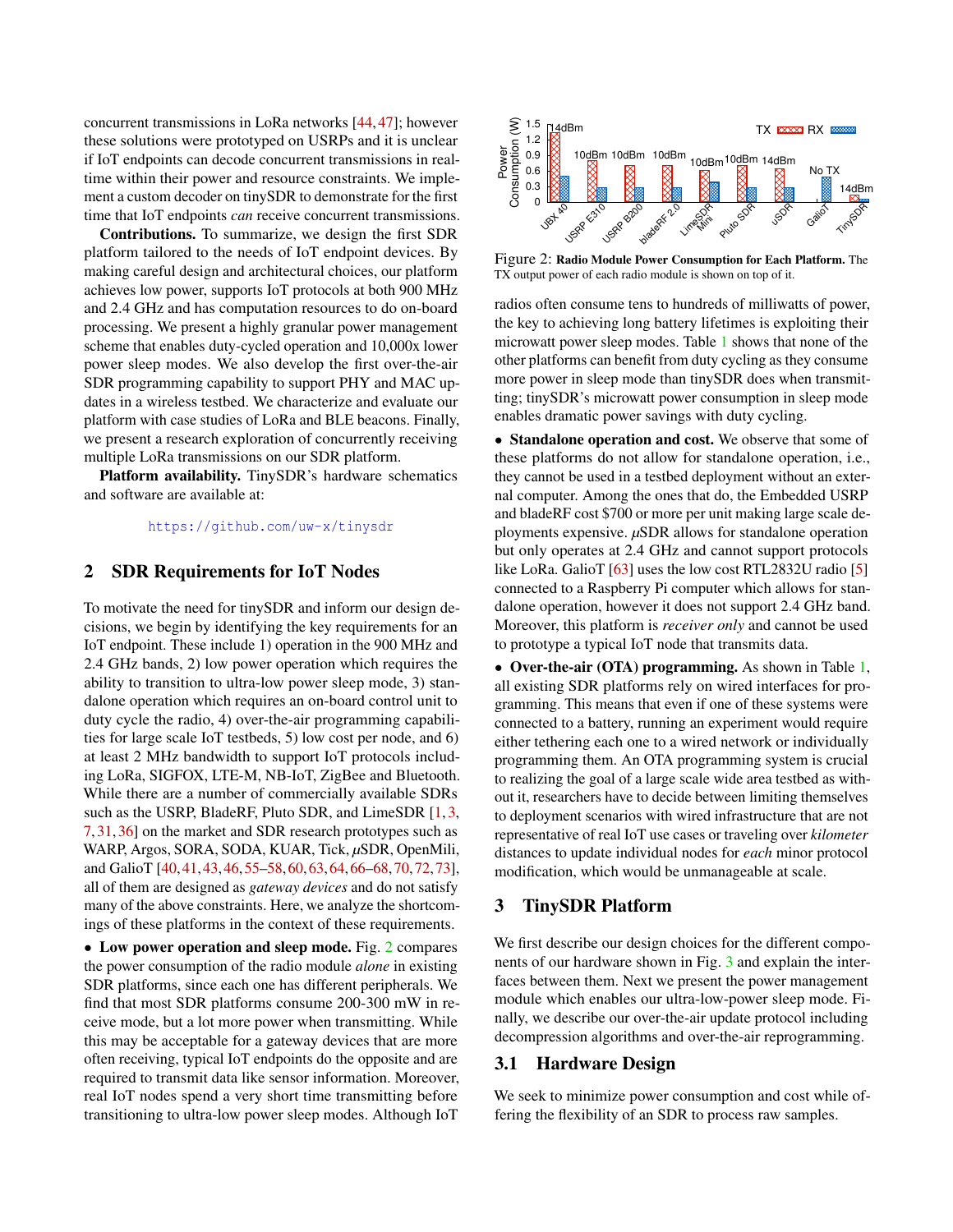#### 3.1.1 Designing the Software Radio

The core block on our platform is the software-defined radio, a programmable PHY layer that processes and converts bits to radio signals and vice versa. We begin by explaining our choices for the primary components of an SDR which are a radio chip that provides an interface for sending and receiving raw samples of an RF signal as well as an FPGA that can process these signals in real time. We then discuss the supporting peripherals for these devices such as a power amplifier (PA) to boost the output of the radio chip and non-volatile memory for the FPGA to read and write data from.

Choosing a radio chip. We begin by choosing a radio chip as its specs define the requirements for the FPGA and other blocks. Our primary requirement is that the chip supports reading and writing raw complex I/Q samples of the RF signal. As shown in Table [2,](#page-3-0) current SDR systems use I/Q radio chips that are designed to cover a multi-GHz spectrum and have high ADC/DAC sampling rates to support large bandwidth. For example, the AD936x [\[17\]](#page-13-0) series which is used in USRP and Pluto SDR can transmit up to 3.8 GHz and supports sampling rates as high as tens of MHz. Each of these specs such as wide bandwidth, low noise, and high sampling rate represent fundamental trade offs of power for performance, and therefore these chips consume watts of power. Moreover, some of these radio chips costs more than \$100.

We instead take a different approach: identify the minimum required specs and find a radio that supports them. Specifically, a radio chip for an IoT platform must be able to operate in at least the 900 MHz and 2.4 GHz ISM bands, have 4 MHz of bandwidth, while otherwise minimizing power and ideally costing less than \$10. We analyze all of the commercially available radio chips that provide baseband I/Q samples and list them in Table [2,](#page-3-0) where only the AT86RF215 supports all of our requirements. In addition to its lower cost and support for both frequency bands, it also consumes less power than the MAX2831 and the SX1257. Moreover, the AT86RF215 integrates all the necessary blocks including an LNA, programmable receive gain, automatic gain control (AGC) and low pass filter, ADC on the RX chain, as well as a DAC and programmable PA with a maximum power of 14 dBm on the TX side. In terms of noise, the RF front-end has a 3-5 dB noise figure which is even better than the noise figure of the front-end used in Semtech SX1276 LoRa chipset, suggesting it should be able to achieve long range performance. It consumes 5x less power than the radios used on other SDRs as shown in Fig. [2](#page-2-1) and has built in support for common modulations such as MR-FSK, MR-OFDM, MR-O-QPSK and O-QPSK that can save FPGA resources or power by bypassing the FPGA entirely.

Picking an FPGA. Now that we have chosen a radio chip, the next step in our design process is to find an FPGA that can interface with it. Aside from minimizing power and cost, we would also like to maintain a small form factor and short

Table 2: Existing Off-the-Shelf I/Q Radio Modules.

<span id="page-3-0"></span>

| <b>I/O Radio</b> | <b>Frequency (MHz)</b>           | <b>RX</b> Power (mW) | Cost  |
|------------------|----------------------------------|----------------------|-------|
| AD9361 [17]      | 70~600                           | 262                  | \$282 |
| AD9363 [18]      | $325 \sim 3800$                  | 262                  | \$123 |
| AD9364 [12]      | 70~600                           | 262                  | \$210 |
| LMS7002M [25]    | $10\sim 3500$                    | 378                  | \$110 |
| MAX2831 [10]     | $2400 \sim 2500$                 | 276                  | \$9   |
| SX1257 [35]      | $862{\sim}1020$                  | 54                   | \$7.5 |
| AT86RF215 [20]   | $389.5 \sim 510$<br>$779 - 1020$ | 50                   | \$5.5 |
|                  | $2400 - 2483$                    |                      |       |

wake-up time. Although flash-based FPGAs are capable of fast wake-ups, they are more expensive compared to SRAMbased FPGAs with the same number of logic elements. We use LFE5U-25F [\[33\]](#page-13-13) FPGA from Lattice Semiconductor for baseband processing which is SRAM-based and has 24k logic units. This chip provides a greater number of look up tables (LUTs) than the FPGAs on the Pluto SDR and LimeSDR mini, and at a lower cost. Moreover, it is significantly cheaper than the flash-based FPGA used in uSDR [\[56\]](#page-14-9).

Adding a power amplifier (PA). AT86RF215 only supports a maximum transmit power of 14 dBm which is traditionally used by IoT radios but is less than the 30 dBm maximum allowed by the FCC. To provide flexibility, we add optional PAs. Given the high cost and power requirements of wideband PAs that could operate at both 900 MHz and 2.4 GHz we instead select two different chips: the SE2435L [\[23\]](#page-13-14) for 900 MHz and SKY66112 [\[28\]](#page-13-15) for 2.4 GHz. Our 900 MHz PA supports up to 30 dBm output power, and the 2.4 GHz PA can output up to 27 dBm. Both chips also include an LNA for receive mode and a built in circuit to bypass either of these components for power savings. In receive mode, we can either pass the incoming signal through the LNA and then connect it to the radio or completely bypass the LNA and connect the signal directly. The maximum bypass current is 280 uA and the sleep current of both power amplifiers is only 1 uA. In transmit operation we can pass the signal through the PA and amplify the signal or turn off the PA and pass the signal directly to the antenna for transmit power  $< 14$  dBm.

Picking the microcontroller. We use a microcontroller to control all the individual chips and toggle all of these power saving options. In addition to having a low sleep current it must be able to support multiple control interfaces, have enough memory resources to support IoT MAC protocols and also be able to run a decompression algorithm for our OTA system. We select the MSP432P401R [\[27\]](#page-13-16) a 32-Bit Cortex M4F MCU which meets all of our requirements with less than 1 uA sleep current, has 64 KB of onboard SRAM and 256 KB of onboard flash memory. In addition to controlling the I/Q and backbone radio parameters, and reprogramming of the FPGA, the MCU performs the important function of power management. It is responsible for toggling ON and OFF the power amplifiers, as well as performing power-gating by turning ON and OFF different voltage regulators in [§3.3.](#page-5-0)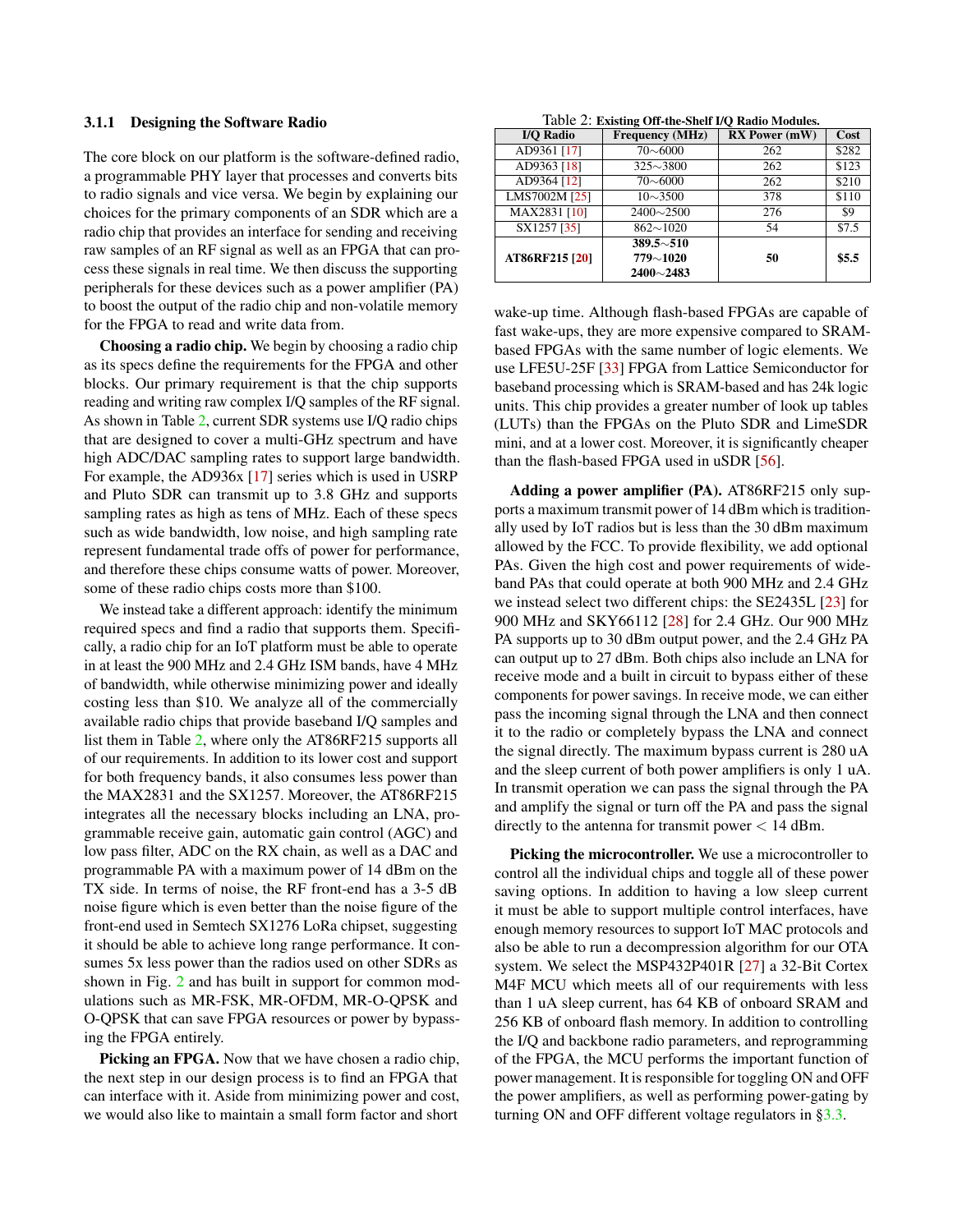<span id="page-4-1"></span>

Figure 3: TinySDR System Block Diagram. A complete system diagram showing all of the components of tinySDR. This includes the software radio consisting of the radio, amplifiers, and FPGA, OTA programmer which uses a LoRa radio and flash memory to store programs, and a power managment system with the flexibility to turn off power consuming components. Each of these subsystems are controlled in software running on the MCU.

#### 3.1.2 Designing OTA Update Hardware

While the above discussion enables a small, low power, low cost SDR for easy deployment, FPGAs and microcontrollers typically require a wired interface for reprogramming. There are two options for enabling wireless reprogramming: i) using the existing I/Q radio and FPGA and ii) using a dedicated wireless communication chipset. We chose the second option since it provides a fail-safe mode for updating the firmware. Moreover, a dedicated wireless communication chipset would consume less power compared to the first option.

OTA wireless chipset. A key question when designing an OTA update system is, what wireless protocol should be used? To support wide area networking, we focus on protocols designed for long range operation. We analyze all of the available long range protocols and select LoRa for our OTA system for a number of reasons. First, LoRa receivers have a high sensitivity which enables kilometer ranges. LoRa also support a wide range of data rates from 11 bps to 37 kbps which allows us to trade off rate for range depending on the deployment scenario. Moreover, LoRa is becoming more and more wide-spread in the US. We use the SX1276 Semtech chipset [\[24\]](#page-13-7) which is available for \$4.5, minimizing cost.

Flash Memory. Our FPGA is SRAM based and does not include on-chip non-volatile memory for storing programming data. We instead store the firmware bitstream on a separate flash memory chip. The FPGA programming bitstream is 579 KB and the MCU programs require a maximum of 256 KB. We chose the MX25R6435F flash chip with 8 MB memory. Although this is far more than the size required, it allows tinySDR to store multiple FPGA bitstreams and MCU programs to quickly switch between stored protocols without having to re-send the programming data over the air.

#### <span id="page-4-0"></span>3.2 Interfacing Between Blocks

#### 3.2.1 Reading and Writing I/Q Samples

The AT86RF215 radio chipset samples baseband signals at 4 MHz with a 13 bit resolution for both I and Q. Operating at

<span id="page-4-2"></span>

| $ I $ SYNC                                                                                                                                                                           | Data                | $(1 \text{ bit})$ | Control   Q SYNC | Q Data              | l Control |
|--------------------------------------------------------------------------------------------------------------------------------------------------------------------------------------|---------------------|-------------------|------------------|---------------------|-----------|
| $ $ (0b10)                                                                                                                                                                           | $(13 \text{ bits})$ |                   | (0b01)           | $(13 \text{ bits})$ | . (1 bit) |
| $\lim_{\Delta t \to 0} \int_{\Delta t}$ $\frac{1}{\Delta t}$ $\lim_{\Delta t \to 0}$ $\lim_{\Delta t \to 0}$ $\lim_{\Delta t \to 0}$ $\lim_{\Delta t \to 0}$ $\lim_{\Delta t \to 0}$ |                     |                   |                  |                     |           |

Figure 4: I/Q Word Structure Used by I/Q Radio.

the full rate therefore requires an interface which can support a throughput of over 100 Mbps without consuming a large amount of power to meet our design objectives. To do this we use low-voltage differential signaling (LVDS) [\[4\]](#page-12-6) which is a high-speed digital interface that reduces power by using lower voltage signals but maintains good SNR by sending data over two differential lines to reduce common mode noise.

Receiving serial I/Q data. Our system communicates over LVDS to the FPGA in serial mode to transfer I/Q data with a physical interface consisting of 4 I/O lines, pairs of which are used to send data and clock signals. The radio outputs 32-bit serial data words at 4 Mwords/s using the format in Fig. [4.](#page-4-2) Each data word starts with the *I*\_*SYNC* pattern which indicates the start of the *I* sample which we use for synchronization. Next, it has 13 bits of *I*\_*Data* followed by a control bit. The same format follows for *Q*, beginning with a synchronization pattern *Q*\_*SYNC* and then 13 bits for *Q*\_*Data* and the final control bit. The required 128 Mbps data rate is achieved using a 64 MHz clock provided by the radio operating at double data rate by sampling at both the rising and falling edges of the clock. We implement an I/Q deserializer on the FPGA to read the data which samples the input at both the rising and falling edges of the clock, uses the *I*\_*SYNC* and *Q*\_*SYNC* to detect the beginning of the data fields and loads the *I* and *Q* values into 13 bit registers for parallel processing.

Transmitting I/Q samples. In TX mode we need to do the opposite of the above sequence to convert from the parallel representation on the FPGA to a serialized LVDS stream. To do this, we use the FPGA's onboard PLL to generate the 64 MHz clock signal. Next to create our double data rate output signal that varies on both the positive and negative edges of this clock signal using a dual-edge D flip-flop design [\[48\]](#page-14-10) resulting in the desired 128 Mbps data rate. We use this to generate the same I/Q word structure described above.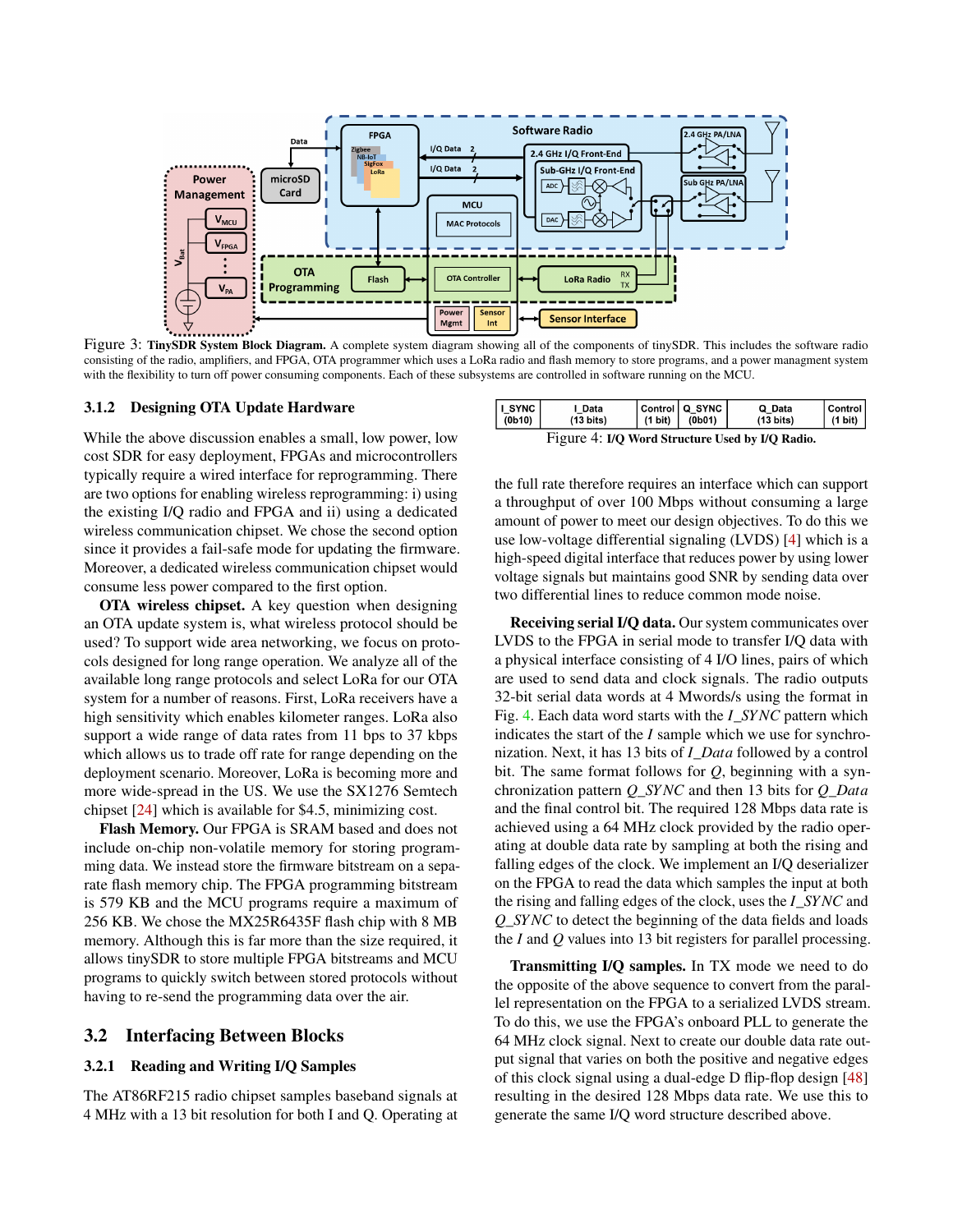#### 3.2.2 Memory Interfaces

After reading the raw data from the LVDS lines using the I/Q deserializer described above, we store the samples into a FIFO buffer implemented using the FPGA's embedded SRAM. We implement a simple memory controller to write data to the FIFO which generates the memory control signals and writes a full data word on each cycle. The embedded memory can run at rates significantly greater than 4 MHz meaning it is not a limiting factor for real-time processing. The SRAM can buffer up to 126 kB. The data stored in the FIFO can then be sent to signal processing blocks to implement filters, cryptographic functions, etc. or to non-volatile flash memory. For flash memory, we use a micro SD card which enables us to collect raw I/Q data and analyze the spectrum. The micro SD card supports two modes: native SD mode and standard SPI mode. In native SD mode, micro SD card's interface uses 4 parallel data lines to read/write data to/from the micro SD card. This mode supports a higher data rate compared to the SPI mode which only supports a 1-bit serial interface. However, we implement SPI mode since it supports the 104 Mbps data rate which we need to write data in real time. This allows us to re-use the same, simpler SPI block for multiple functions and save resources on the FPGA.

#### 3.2.3 RF, Control and Sensor Interfaces

The AT86RF215 provides differential RF signals for both 900 MHz and 2.4 GHz and has an integrated TX/RX switch for both. At 2.4 GHz, the differential signal is transformed to a single-ended output using the 2450FB15A050E [\[8\]](#page-12-7) balun and fed to the SKY66112 [\[28\]](#page-13-15) front-end with the bypassable LNA and PA. Finally, after passing through a matching network, the 2.4 GHz signal is connected to an SMA output.

On the 900 MHz side, the differential output of the AT86RF215 is connected to 0896BM15E0025E [\[32\]](#page-13-17) to convert it to a single-ended output. This must be shared between the backbone radio's two separate RF paths for transmit and receive and AT86RF215's 900 MHz single-ended signal. We choose between them using a ADG904 [\[19\]](#page-13-18) SP4T RF switch. The single port side is connected to the SE2435L [\[23\]](#page-13-14) 900 MHz front-end which is similar to the 2.4 GHz frontend. The MCU communicates with the I/Q radio, backbone radio, FPGA and Flash memory through SPI which it uses to send commands for changing the frequency, selecting the outputs, etc. It also has control signals for FPGA programming, 900 MHz and 2.4 GHz front-end modules, RF switch and voltage regulators for active power control. TinySDR supports common digital interfaces like SPI and I2C to communicate with digital sensors and two analog to digital converters (ADC) for interfacing with analog sensors. We leverage the internal flash memory of the MCU ( $\approx$  256 kB) and external flash memory ( $\approx 8$  MB) to store sensor data.

|  |  | Table 3: Power Domains in TinySDR. |
|--|--|------------------------------------|
|  |  |                                    |

<span id="page-5-1"></span>

| Component           | Voltage [V]           | <b>Power Domain</b>                                               |
|---------------------|-----------------------|-------------------------------------------------------------------|
| <b>MCU</b>          | 1.8V                  | V1                                                                |
| <b>FPGA</b>         | 1.1, 1.8, 2.5, Vlvds  | V <sub>2</sub> , V <sub>3</sub> , V <sub>4</sub> , V <sub>5</sub> |
| I/O Radio           | 1.8 < V5 < 3.6        | V5                                                                |
| Backbone Radio      | 1.8 < V5 < 3.6        | V5                                                                |
| sub-GHz PA          | 3.5V                  | V6                                                                |
| 2.4 GHz PA          | $1.8, 3.\overline{0}$ | V3, V7                                                            |
| <b>FLASH Memory</b> | 1.8                   | V3                                                                |
| Micro SD Memory     | 3.0                   | V7                                                                |

#### <span id="page-5-0"></span>3.3 Power Management Unit

Next, we present the design of our power management unit which seeks to maximize the system lifetime when running off of a 3.7 V Lithium battery. To enable long battery lifetimes we need to be able to duty-cycle our system and allow the MCU to toggle each of the above blocks ON and OFF when they are not in use. Further, different components have different supply voltage requirements and we wish to provide each one with the lowest voltage possible to minimize power usage.

Ideally we would want separate controllable voltage regulators for each component in the system. However, having many different regulators with individual controls significantly increases the complexity, number of components, and price. Moreover, it complicates the PCB design by requiring many control signals and a multitude of power planes. Therefore, there exists a trade-off between the granularity of power control and the price/complexity of a design. We outline the supply voltages needed for each component and the power domain supporting it in Table [3.](#page-5-1) Below, we show how we group components to balance power and complexity.

• Power domain V1 (MCU). Since the MCU is the central controller that implements power management, it needs to be powered at all times and therefore has its own power domain. To minimize its sleep current we need to use a voltage regulator with a low quiescent current. Although switching voltage regulators have higher conversion efficiency when active, they also have high quiescent currents so we instead select the TPS78218 linear regulator.

• Power domains V2, V3, V4, V6 and V7. These power domains provide power to blocks such as the FPGA, memory blocks, and PAs. Since these components can all be turned off when not operating, the voltage regulators for these domains should have low shut-down current during sleep and high efficiency when active. We therefore choose the TPS62240 which has a shutdown current of only 0.1 uA. It is highly efficient and is rated to support the current draw required by all components except the 900 MHz PA. To support this PA at its maximum output power we use the TPS62080 switching regulator which supports the required current.

• Power domain V5. V5 is a shared power domain for I/Q radio, backbone LoRa radio and FPGA I/O bank. This power domain is initially set to 1.8V to minimize power consumption, however components such as the radio chips can require higher voltage to achieve maximum output power. Therefore,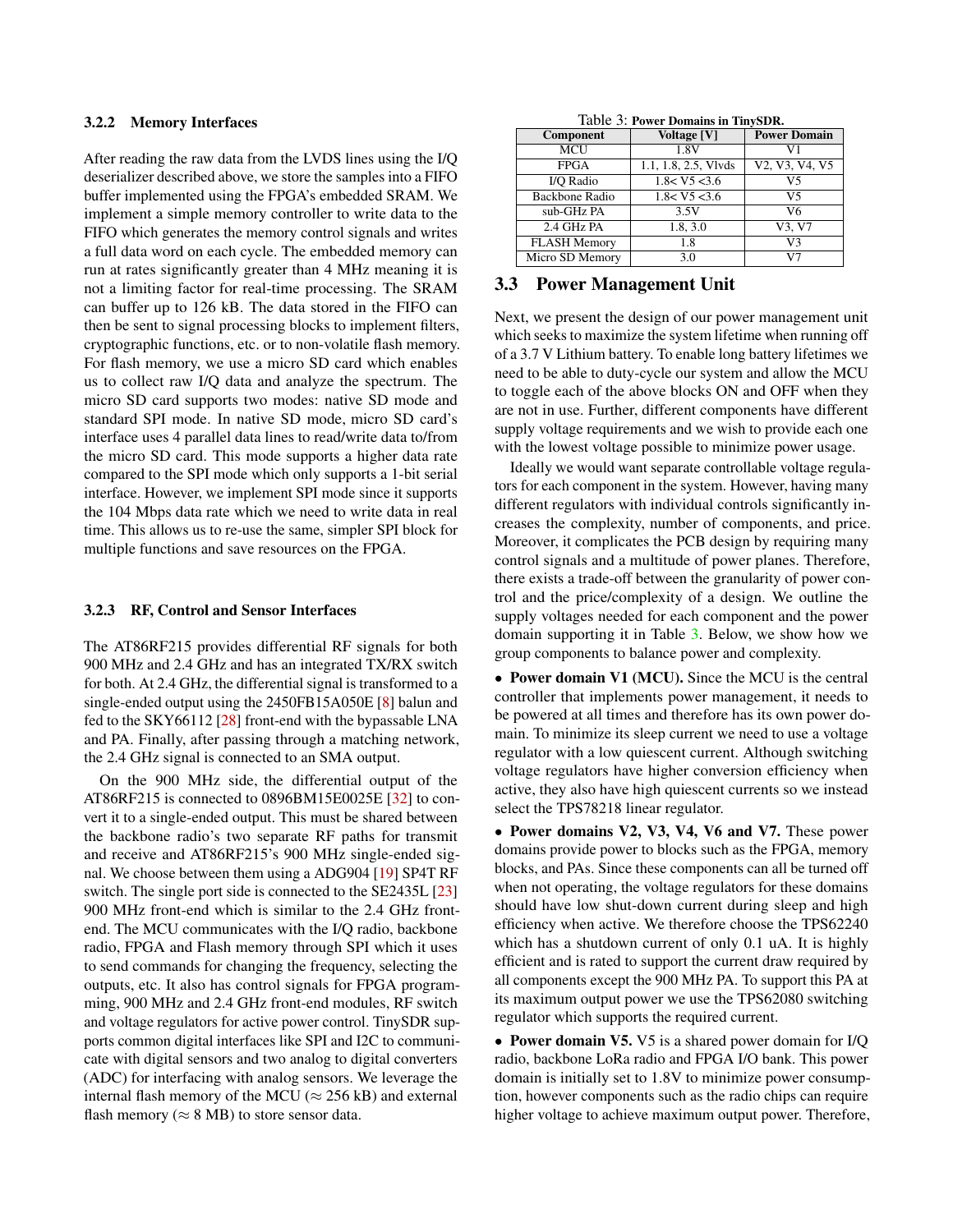<span id="page-6-1"></span>

| $(2 \text{ sym})$ $(2.25 \text{ sym})$ |
|----------------------------------------|
|----------------------------------------|

Figure 5: LoRa Packet Structure.

in addition to high efficiency and low shut-down current like the others, this domain should be programmable. To do this, we use Semtech SC195ULTRT [\[15\]](#page-13-19) which provides an adjustable output that can be set from 1.8 V to 3.6 V.

### <span id="page-6-0"></span>3.4 Over-the-Air Programming protocol

OTA AP and MAC protocol. To update a network of tinySDR devices, we use an AP with a LoRa radio to communicate with each device sequentially. In order to propagate updates throughout a testbed or to specific tinySDR nodes, we design a MAC layer for the LoRa PHY. We pre-program a timer on the MCU to periodically turn off the FPGA and switch from IQ radio mode to the backbone radio to listen for new firmware updates. If there is an update, the AP sends a programming request as a LoRa packet with specific device IDs indicating the nodes to be programmed along with the time they should wake up to receive the update. Upon processing this packet and detecting its ID, the tinySDR node switches into update mode and sends a ready message to the AP at the scheduled time. Then, the AP transmits the firmware update as a series of LoRa packets with sequence numbers. Upon receiving each packet, the tinySDR node checks the sequence number and CRC. For a correct packet it writes the data to its flash memory and transmits an ACK to indicate correct reception. In the case of failure no ACK is sent and the AP re-transmits the corrupted packet after a timeout. After sending all the firmware data, the AP sends a final packet indicating the end of firmware update which tells the tinySDR node to reprogram itself and switch back to normal operation.

To maintain the OTA timing, we use a programmable timer that operates with a 20 PPM low-frequency crystal oscillator source. This will result in timing drift between the tinySDR node and the AP over time. However, with each update we compensate the error by sending the correct time to the tinySDR.

Compressing and decompressing the bitstream. Our system compresses data to reduce update times, however this compression must be compatible with the resources available on tinySDR. We choose the miniLZO compression algorithm [\[34\]](#page-13-20), which is a lightweight subset of the Lempel–Ziv–Oberhumer (LZO) algorithm. Our implementation of miniLZO only requires a memory allocation equal to the size of the uncompressed data. We perform compression on the AP. The compression ratio of bitstream file varies based on the content of the bitstream, and in the worst case the compressed file could have almost the same size of the original file. This would require a maximum memory allocation of 579 kB which we cannot afford on a low-cost MCU. Instead, we first divide the original update file into blocks of 30 kB that will fit in the MCU memory. Then we compress each

<span id="page-6-2"></span>

Figure 6: LoRa Implementation Block Diagrams.

block separately and transmit them to the tinySDR node one by one. Considering the LoRa radio takes more power than the MCU, we immediately write the data to our dedicated programming flash memory using an SPI interface.

After receiving all the data we turn off the LoRa radio and decompress data. First, we allocate memory on the MCU's SRAM equal to the block size and load a block of data from flash. Next, we perform decompression and write the data in the allocated SRAM memory. Finally, we write the decompressed data back to the flash beginning at the corresponding address of the programming boot file. We repeat these steps until we decompress the full firmware update.

Over-the-air FPGA programming. After storing uncompressed programming data in flash memory, we program the FPGA. We use the MCU to set the FPGA into programming mode. When the FPGA switches to programming mode, it automatically reads its firmware directly from the flash memory using a 62 MHz quad SPI interface and programs itself. Reading from flash using quad SPI achieves programming times of 22 ms which is similar to FPGAs with embedded flash memory and results in minimal system down time. After programming is complete, it resumes operation and begins running the new firmware.

## 3.5 TinySDR's Architectural Considerations

We design tinySDR to achieve three main goals: i) low-power ii) low-cost and iii) over-the-air programmability. To do this, we use a low-power I/Q radio with lower bandwidth support compared to previous platforms. Since this radio is optimized for low bandwidths and in turn low sampling rates, it consumes less power during TX/RX operations. Previous platforms [\[31,](#page-13-9) [56\]](#page-14-9) use hardware architectures that support high-bandwidth protocols such as Wi-Fi. However, we use a low-power radio and build our hardware architecture for IoT protocols around it. In addition, we design a power management system to be able to power cycle different parts of tinySDR's architecture in each operation to further reduce the power consumption. To achieve this, we use an MCU chip that enables full control of the tinySDR's blocks and power domains. We achieve minimum power consumption during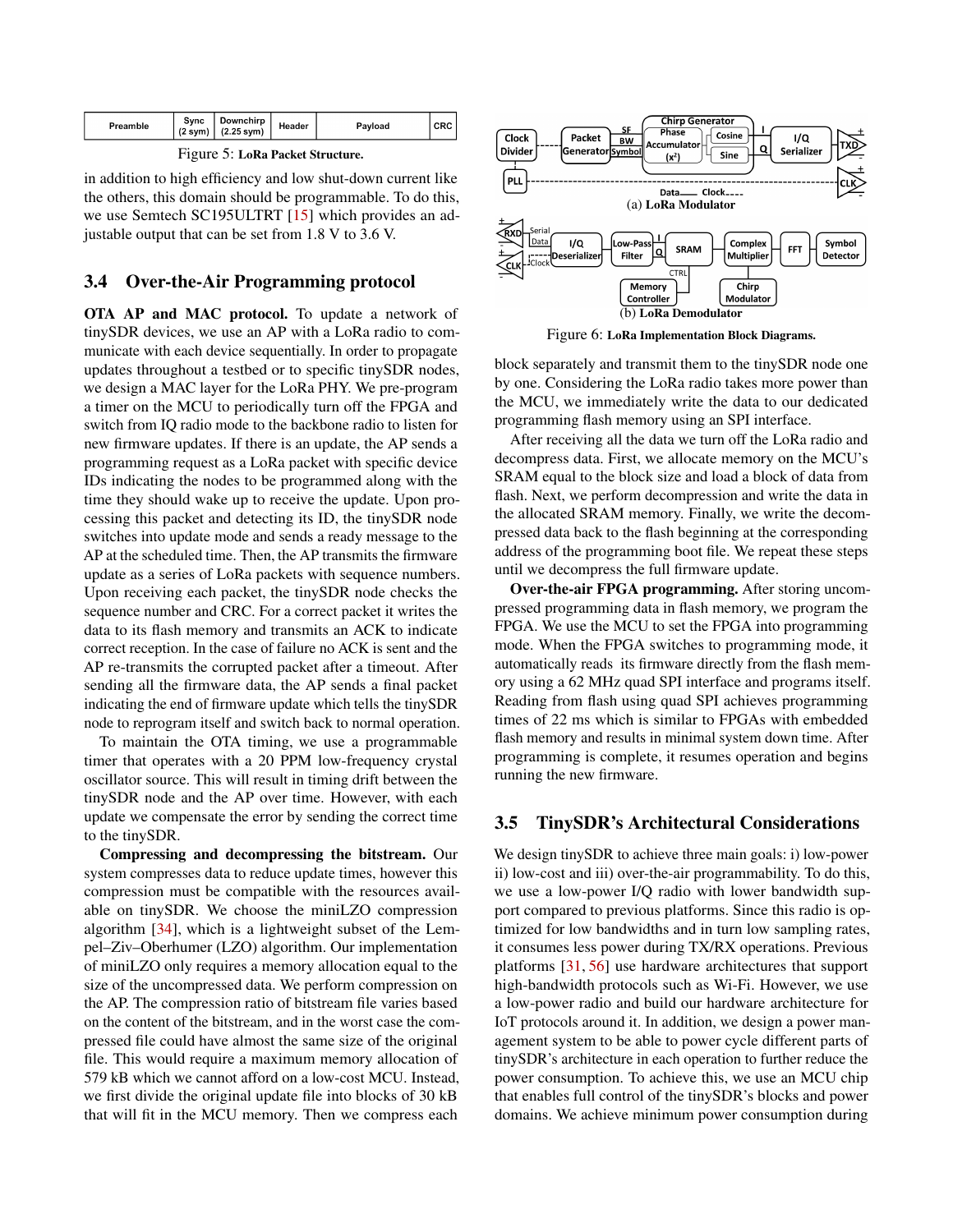sleep mode by turning off power-hungry components.

In contrast, previous architectures such as uSDR [\[56\]](#page-14-9) use an MCU integrated with an FPGA which forces the FPGA to be always ON and increases the power consumption during sleep mode. This is because uSDR is not designed for IoT endpoints but for gateways and hence does not provide any of the architectural optimizations required for the low-power sleep operation required by IoT devices. Furthermore, by using a lower bandwidth radio and also a low-cost SRAM-based FPGA, we minimize the cost compared to platforms such as uSDR [\[56\]](#page-14-9), Pluto SDR [\[31\]](#page-13-9) and LimeSDR [\[2\]](#page-12-3). Finally, we design tinySDR to operate completely standalone on battery without the need for a wired connection to a network or a computer. To do this, we design an OTA system on tinySDR to be able to re-program the FPGA and MCU on tinySDR wirelessly. This capability does not exist on prior SDR platforms.

#### 4 Case Studies: LoRa and BLE Beacons

## 4.1 LoRa Protocol with tinySDR

We choose LoRa as it is gaining popularity for IoT solutions due to its long range capabilities. Since LoRa is a proprietary standard, we begin by describing the basics of its modulation and packet structure followed by the implementation details of our modulator, demodulator and MAC protocol.

LoRa Protocol Primer. LoRa achieves long ranges by using Chirp Spread Spectrum (CSS) modulation. In CSS, data is modulated using linearly increasing frequency upchirp symbol. Each upchirp symbol has two main features: Spreading Factor (SF) and Bandwidth (BW). SF determines the number of bits in each upchirp symbol [\[44,](#page-14-0) [47,](#page-14-1) [69\]](#page-15-7) and BW is the difference between upper and lower frequency of the chirp which together with SF determines the length of an upchirp symbol. SF and BW trade data rate for range. Data is modulated by 2 *SF* cyclic-shifts of an upchirp symbol. The starting point of the symbol in frequency domain, which is the cyclic shift of the upchirp symbol, determines its value [\[16\]](#page-13-21). LoRa uses SF values from 6 to 12 and BW values from 7.8125 KHz to 500 KHz to achieve PHY-layer rates of  $\frac{BW}{2^{SF}} \times SF$ .

Fig. [5](#page-6-1) shows the LoRa packet structure which begins with a preamble of 10 zero symbols (upchirps with zero cyclic-shift). This is followed by the Sync field with two upchirp symbols. Next, a sequence of 2.25 downchirp symbols (chirp symbol with linearly decreasing frequency) indicate the beginning of the payload. The payload then consists of a sequence of upchirp symbols which encode a header, payload and CRC.

LoRa Modulator. Fig. [6a](#page-6-2) shows the block diagram of our LoRa modulator. We use our FPGA to implement a LoRa modulator in Verilog and stream data to AT86RF215 in I/Q mode. The modulator begins with the *Packet Generator* module which reads data either from FPGA memory for transmitting fixed packets or from the MCU, as well as LoRa

<span id="page-7-0"></span>

configuration parameters such as SF, coding and BW. This module determines each symbol value and its corresponding cyclic-shift. Next, the *Packet Generator* sends these parameters along with the symbol values to the *Chirp Generator* module, which generates the I/Q samples of each chirp symbol in the packet using a squared phase accumulator and two lookup tables for *sine* and *cosine* function [\[69\]](#page-15-7). We then feed these I/Q samples into an I/Q Serializer to stream them over the LVDS interface to the I/Q radio. We generate the 64 MHz transmission clock using internal PLL of the FPGA.

LoRa Demodulator. Fig. [6b](#page-6-2) shows the block diagram of our LoRa demodulator. It begins by reading data from the I/Q radio into the *I/Q Deserializer* module on the FPGA which converts the serial I/Q stream to parallel I/Q for further signal processing. Next, we run the data through a 14 tap FIR lowpass filter to suppress high frequency noise and interference. We store the filtered samples in a buffer implemented using the FPGA's memory blocks. To decode the data, we use the *Chirp Generator* module from the *LoRa Modulator* described above to generate a baseline upchirp/downchirp symbol, and then we multiply that with the received chirp symbol using our *Complex Multiplier* unit. The output of the multiplication then goes to an FFT block implemented using a standard IP core from Lattice. Finally the *Symbol Detector* scans the output of the FFT for peaks and records the frequency of the peak to determine the symbol value. To detect the chirp type (upchirp/downchirp), we multiply each chirp symbol with both an upchirp and downchirp and then compare the amplitudes of their FFT peaks. The higher peak in the FFT shows higher correlation which indicates the chirp type.

LoRa MAC Layer. To demonstrate that our LoRa implementation on tinySDR is compatible with existing LoRa networks such as the LoRa Alliance's [\[26\]](#page-13-22) The Things Network (TTN) [\[38\]](#page-13-23), we adopt their LoRa MAC design from TTN's Arduino libraries [\[39\]](#page-13-24) and implement it on tinySDR's MCU. TTN uses two methods for device association; Over-the-air activation (OTAA) and activation by personalization (ABP). In OTAA, each node performs a join-procedure during which a dynamic device address is assigned to a node. However, in ABP we can hard-code the device address in the device which makes it simpler since the node skips the join procedure. Our platform can support both OTAA and ABP methods.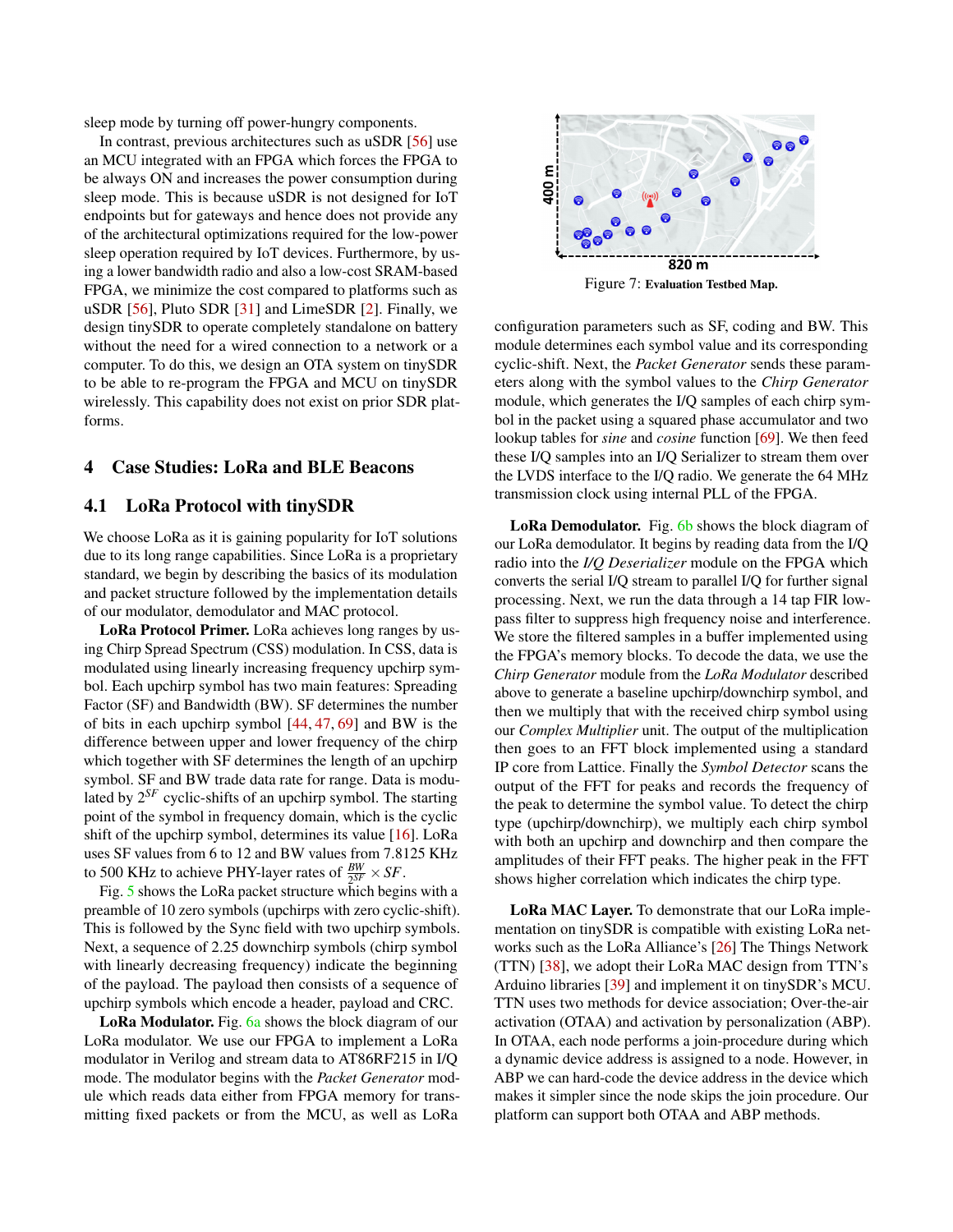<span id="page-8-1"></span>

Figure 8: TinySDR Single-Tone Frequency Spectrum.

Table 4: Different Operation Timing for TinySDR.

<span id="page-8-0"></span>

| <b>Operation</b>         | Duration (ms) |
|--------------------------|---------------|
| Sleep to Radio Operation | 22            |
| Radio Setup              | 1.2           |
| TX to RX                 | 0.045         |
| RX to TX                 | 0.011         |
| Frequency Switch         | 0.220         |

### 4.2 BLE Beacons with tinySDR

To demonstrate tinySDR's 2.4 GHz capabilities we implement Bluetooth beacons which are commonly used by IoT devices.

BLE Beacon Primer. We implement non-connectable BLE advertisements (ADV\_NON\_CONN\_IND) which are broadcast packets used for beacons. These packets allow a low power device to broadcast its data to any listening receiver within range without the power overhead of exchanging packets to setup a connection. These packets have a bit rate of 1 Mbps in Bluetooth 4.0 or up to 2 Mbps in Bluetooth 5.0 and are generated using GFSK with a modulation index of 0.45-0.55. The GFSK modulation is binary frequency shift keying (BFSK) with the addition of a Gaussian filter to the square wave pulses to reduce the spectral width.

Generating a BLE Packet. Bluetooth advertisements consist of 6-37 octets, beginning with fixed preamble and access address fields indicating the packet type set to 0xAA and 0x8E89BED6 respectively. This is followed by the packet data unit (PDU) beginning with a 2 byte length field and followed by a manufacturer specific advertisement address and data. The final 3 bytes of the packet consist of a CRC generated using a 24-bit linear feedback shift register (LFSR) with the polynomial  $x^{24} + x^{10} + x^9 + x^6 + x^4 + x^3 + x + 1$ . The LFSR is set to a starting state of 0x555555 and the PDU is input LSB first. The final LFSR state after inputting the PDU becomes the CRC. Data whitening is then performed over the PDU and CRC fields to eliminate long strings of zeros or ones within a packet. This is also done using a 7-bit LFSR with polynomial  $x^7 + x^4 + 1$ . The LFSR is initialized with the lower 7 bits of the channel number the packet will be transmitted on, and each byte is input LSB first. We implement both these blocks in Verilog on the FPGA.

Packet Transmission and MAC Protocol. From this bitstream, we need to generate the I/Q samples to feed to the I/Q radio. First, we upsample and apply a Gaussian filter to the bitstream. This gives us the desired changes in frequency which we integrate to get the phase. We then feed the phase to *sine* and *cosine* functions to get the final I and Q samples, which are passed to I/Q serializer and sent to the I/Q radio. BLE divides the 2.4 GHz band into channels, each spaced 2 MHz apart, but BLE beacons are only transmitted on three advertising channels without carrier sense, typically in sequential order separated by a few hundred microseconds. This sequence is re-transmitted every advertising interval [\[37\]](#page-13-25).

# 5 Evaluation

We deploy a testbed of 20 tinySDR devices across our institution's campus as shown in Fig. [7.](#page-7-0) To see if tinySDR meets the requirements for IoT endpoint devices, we characterize its power, computational resource usage, delays and cost when operating in different modes and running different protocols.

#### 5.1 Benchmarks and Specifications

Sleep mode power. Many IoT nodes perform short, simple tasks allowing them to be heavily duty cycled which allows them to achieve battery lifetimes of years. We design tinySDR with this critical need in mind such that the MCU can actively toggle on and off power consuming components such as the radio, PAs, and FPGA to enter a low power sleep mode.

We do this by first turning off the the I/Q transceiver and LoRa radios. To reduce the static power consumption of the FPGA, we shut it down by disabling the voltage regulators that provide power to its I/O banks and core voltage. Similarly, we also turn off the PAs. Finally, we put the MCU in sleep mode LPM3 running only a wakeup timer. The measured total system sleep power in this mode was 30 uW.

The low sleep power allows for significant power savings, but also introduces latency. Table [4](#page-8-0) shows the time required to wake up from sleep mode until the radio is active. Because we can perform the I/Q radio setup in parallel with booting the FPGA, the total wakeup time for RX and TX is 22 ms. The I/Q radio setup takes 1.2 ms, so the wakeup time is dominated by booting up the FPGA which itself takes 22 ms. We compare this to a SmartSense Temperature sensor [\[14\]](#page-13-26) and find that tinySDR has only a 4x longer wakeup time even though it requires programming unlike commercial products that use a custom single protocol radio. Additionally many IoT devices operate at low duty cycles waiting in sleep mode for seconds or more making tinySDR's wakeup latency insignificant.

Switching delays. We also measure the switching delays for different operations on the I/Q radio as this is an important parameter for meeting MAC and protocol timing requirements. Table [4](#page-8-0) shows that it takes 45 *µ*s and 11 *µ*s to switch from TX to RX mode and RX to TX mode respectively. As we see later, this is sufficient to meet the timing requirements of IoT packet ACKs and MAC protocols. Further, the delay for switching between different frequencies is only 220 us. To measure this number, we switch between 2.402 GHz, 2.426 GHz and 2.480 GHz. This switching delay is again sufficient to meet the requirements of frequency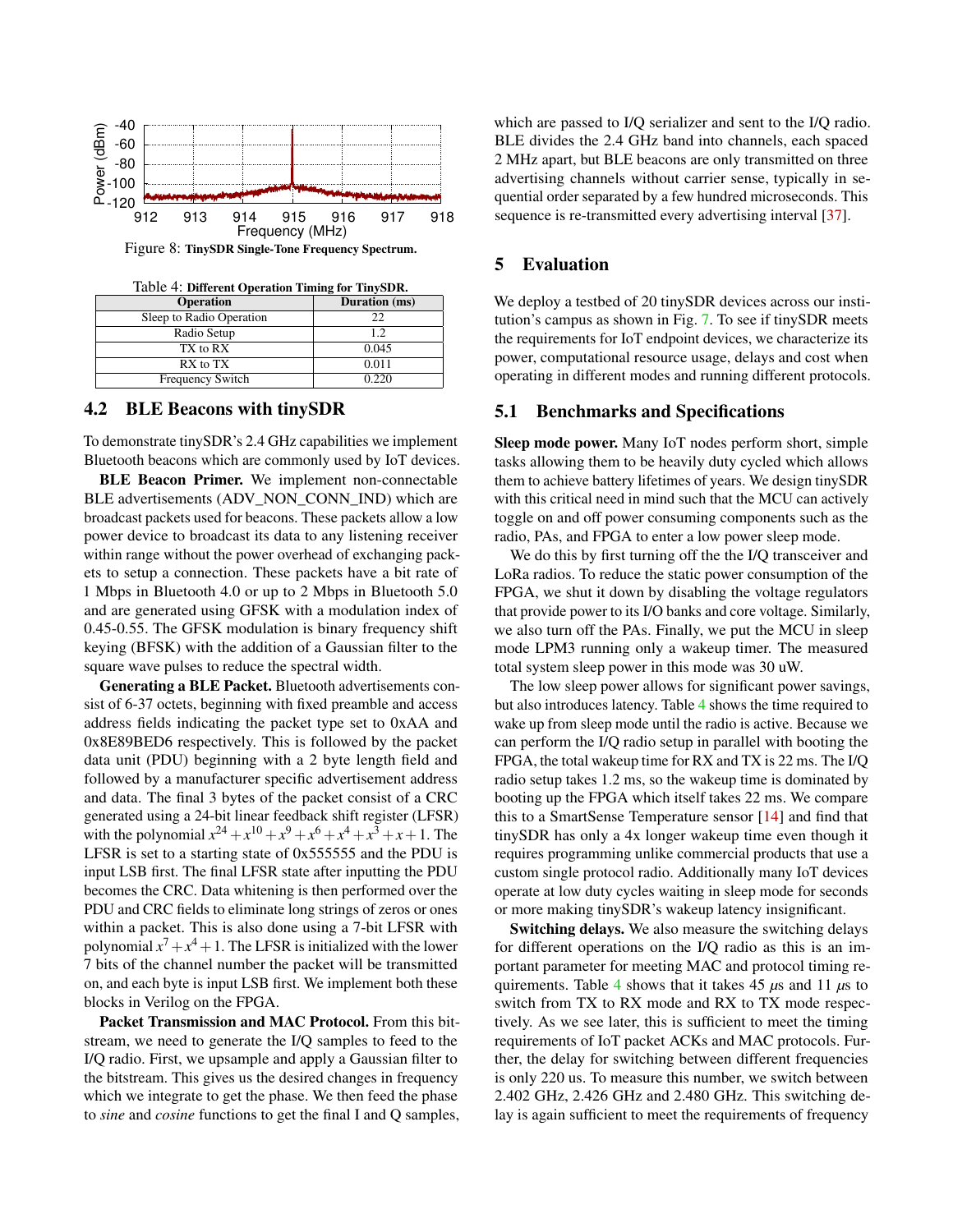<span id="page-9-1"></span>

| <b>Components</b>                                                                                                                                                                               | Price                              |                    |
|-------------------------------------------------------------------------------------------------------------------------------------------------------------------------------------------------|------------------------------------|--------------------|
| <b>DSP</b>                                                                                                                                                                                      | <b>FPGA</b>                        | \$8.69             |
|                                                                                                                                                                                                 | Oscillator                         | \$0.9              |
|                                                                                                                                                                                                 | Radio                              | \$5.08             |
| IO Front-End                                                                                                                                                                                    | Crystal                            | \$0.53             |
|                                                                                                                                                                                                 | 2.4 GHz Balun                      | \$0.36             |
|                                                                                                                                                                                                 | Sub-GHz Balun                      | \$0.3              |
|                                                                                                                                                                                                 | Radio                              | \$4.5              |
| <b>Backbone</b>                                                                                                                                                                                 | Crystal                            | \$0.4              |
|                                                                                                                                                                                                 | <b>Flash Memory</b>                | \$1.6              |
| <b>MAC</b>                                                                                                                                                                                      | MCU                                | \$3.89             |
|                                                                                                                                                                                                 | Crystals                           | \$0.68             |
|                                                                                                                                                                                                 | Switch                             | \$3.14             |
| RF                                                                                                                                                                                              | Sub-GHz PA                         | \$1.54             |
|                                                                                                                                                                                                 | $2.4$ GHz PA                       | \$1.72             |
| Power Management                                                                                                                                                                                | Regulators                         | \$3.7              |
| <b>Supporting Components</b>                                                                                                                                                                    |                                    | \$4.5              |
| Production                                                                                                                                                                                      | Fabrication [22]                   | $\overline{\$3}$   |
|                                                                                                                                                                                                 | Assembly [22]                      | $\overline{$10}$   |
| <b>Total</b>                                                                                                                                                                                    |                                    | \$54.53            |
| $\begin{array}{c}\n\circ \\ \circ \\ \circ \\ \circ \\ \circ\n\end{array}$<br>tinySDR 900 MHz -<br>Je sa 270<br>Manus 280<br>De sa 250<br>C 240<br>O 230<br>$-14 - 12 - 10 - 8 - 6 - 4 - 2 = 0$ | 2<br>4<br>Radio Output Power (dBm) | 8<br>10 12 14<br>6 |

Table 5: TinySDR Cost Breakdown for 1000 Units.

<span id="page-9-0"></span>Figure 9: Single-Tone Transmitter Power Consumption. We show the total power consumption of tinySDR including I/Q radio, FPGA, MCU and regulators at different transmitter output power. This is 15-16 times lower power consumption than the USRP E310 embedded SDR.

hopping during Bluetooth advertising.

Transmitter performance. First, we implement a singletone modulator on the FPGA that generates the appropriate I/Q samples and streams them over LVDS to the radio. We connect the output to an MDO4104b-6 [\[11\]](#page-13-28) spectrum analyzer and observe a single tone, shown in Fig. [8,](#page-8-1) with no unexpected harmonics introduced by the modulator.

Next we measure the end-to-end DC power consumption of our system including the I/Q radio, FPGA, MCU and regulators to see how it scales with RF output power. We vary our radio output power while transmitting a single tone and use a Fluke 287 multimeter to measure its DC power draw. Fig. [9](#page-9-0) shows the power consumption of tinySDR for 900 MHz and 2.4 GHz operation. Interestingly, we observe the DC power is constant at low RF power but increases as expected beyond some RF power level. TinySDR consumes 231 mW when transmitting at 0 dBm, and for comparison the end-to-end power consumption of the USRP E310 is 16x higher under the same conditions. Similarly tinySDR consumes 283 mW at its 14 dBm setting while the USRP E310 is 15x higher. In addition, we measure the peak current consumption of tinySDR while transmitting a single-tone on the I/Q radio. The peak current consumption is 105 mA when tinySDR boots up the FPGA and then starts transmitting using the I/Q radio. This current is less than the maximum current supported by a typi-

<span id="page-9-2"></span>

Figure 10: LoRa Modulator Evaluation. We evaluate our LoRa modulator in comparison with Semtech LoRa chip.

cal LiPo 1200 mAh battery [\[13\]](#page-13-29).

Cost. We also analyze the cost which is an important practical consideration for real world deployment at scale. Table [5](#page-9-1) shows a detailed breakdown of cost including each component as well as PCB fabrication and assembly based on quotes for 1000 units [\[22\]](#page-13-27), where the overall cost is around \$55 each.

#### 5.2 Evaluating the Case Studies

LoRa using tinySDR. We evaluate various different components of tinySDR using LoRa as a case study.

*LoRa modulator.* To evaluate this, we use our LoRa modulator to generate packets with three byte payloads using a spreading factor of  $SF = 8$  and bandwidths of 250 kHz and 125 kHz which we transmit at -13 dBm. We receive the output of tinySDR on a Semtech SX1276 LoRa transceiver [\[35\]](#page-13-11) which we use to measure the packet error rate (PER) versus RSSI and plot the results in Fig. [10.](#page-9-2) We compare our LoRa modulator to transmissions from an SX1276 LoRa transceiver. The plots show that we can achieve a comparable sensitivity of  $-126$  dBm which is the LoRa sensitivity for  $SF = 8$  and  $BW = 125kHz$  configuration. This is true for both configurations, which shows that our low-power SDR can meet the sensitivity requirement of LPWAN IoT protocols.

*LoRa demodulator.* Next we evaluate our LoRa demodulator on tinySDR. To test this, we use transmissions from a Semtech SX1276 LoRa transceiver and use tinySDR to receive these transmissions. The LoRa transceiver transmits packets with two configurations using a spreading factor of 8 and bandwidths of 250 kHz and 125 kHz. We record the received RF signals in the FPGA memory and run them through our demodulator to compute a chirp symbol error rate. Note that the Semtech LoRa transceiver does not give access to its symbol error rate, but since we have access to I/Q samples, we can compute it on our platform. We plot the results in Fig. [11](#page-10-0) as a function of the LoRa RSSI values. Our LoRa demodulator can demodulate chirp symbols down to -126 dBm which is LoRa protocol sensitivity at  $SF = 8$  and  $BW = 125kHz$ . Both the LoRa modulator and demodulator run in real-time.

*Resource allocation.* Next, we evaluate the resource utilization of our LoRa PHY implementation on the FPGA. Table [6](#page-10-1) shows the size for implementing the modulator and demodulator on our FPGA using different SFs. Our LoRa modulator supports all LoRa configurations with different SF with no additional cost. However, in the LoRa demodulator, we need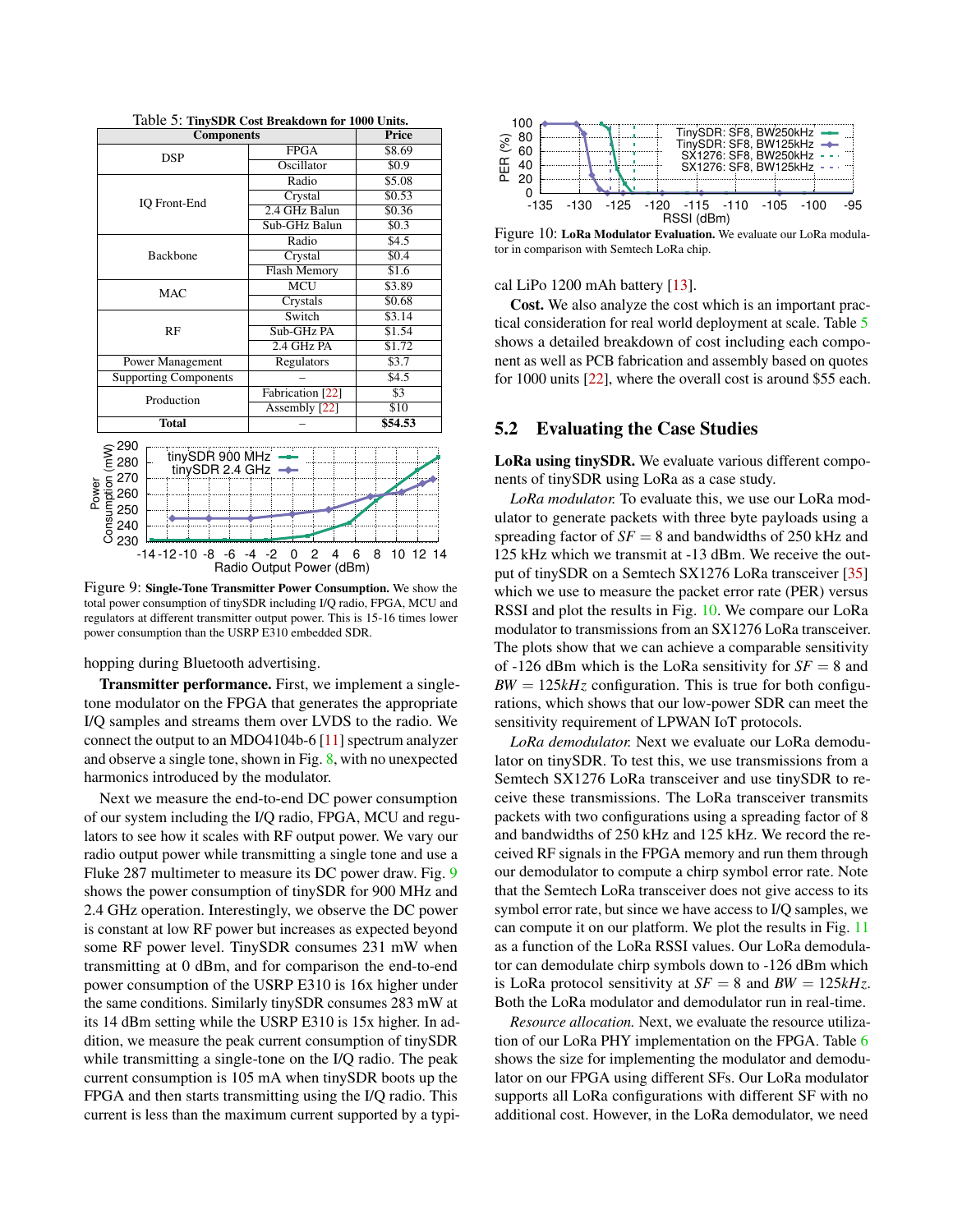<span id="page-10-0"></span>

Figure 11: LoRa Demodulator Evaluation. We evaluate our LoRa demodulator by demodulating chirp symbols at different RSSI.

<span id="page-10-1"></span>

| SF  | LoRa TX (LUT) | LoRa RX (LUT) |  |  |
|-----|---------------|---------------|--|--|
| 6   | 976 (4%)      | 2656 (10%)    |  |  |
|     | 976 (4%)      | 2670 (10%)    |  |  |
| 8   | 976 (4%)      | 2700 (11%)    |  |  |
| Q   | 976 (4%)      | 2742 (11%)    |  |  |
| 10  | 976 (4%)      | 2786 (11%)    |  |  |
| 11  | 976 (4%)      | 2794 (11%)    |  |  |
| 12. | 976 (4%)      | 2818 (11%)    |  |  |
|     |               |               |  |  |

Table 6: FPGA Utilization for LoRa Protocol.

FFT blocks with different sizes to support different SF configurations. This table shows that our FPGA has sufficient resources to support multiple configurations of LoRa and still leave space for other custom operations.

*LoRa MAC.* We implement the LoRa MAC based on TTN's Arduino libraries [\[39\]](#page-13-24). TTN protocol together with control for the I/Q radio, backbone radio, FPGA, PMU and decompression algorithm for OTA take only 18% of MCU resources. Also, as shown in Table [4,](#page-8-0) our timings are well within the requirements for LoRaWAN specifications [\[26\]](#page-13-22).

We also measure the power consumption of our platform for LoRa packet transmission and reception. LoRa packet transmission with  $SF = 9$  and  $BW = 500$   $kHz$  and radio output power of 14 dBm consumes a total power of 287 mW from which 179 mW is for the radio and the rest is from the FPGA and MCU. LoRa packet reception consumes 186 mW with radio taking 59 mW.

BLE using tinySDR. Next, we evaluate tinySDR using BLE beacons as a case study. First, we measure the impact of our BLE beacons transmitted from tinySDR using the TI CC2650 [\[21\]](#page-13-8) BLE chip as a receiver. We do this by configuring tinySDR to transmit BLE beacons at a rate of 1 packet per second. We transmit 100 packets and set the CC2650 BLE chip to report bit error rate (BER). Fig. [12](#page-10-2) shows the BER as a function of the received RSSI as reported by the CC2650 BLE chip. The plot shows that we achieve a sensitivity of -94 dBm. This is within 2 dB of the CC2650 BLE chipset's sensitivity, defined by a BER threshold of  $10^{-3}$ .

Next we evaluate the latency of our BLE implementation as BLE beacons are typically transmitted in sequence by hopping between three different advertising channels. We measure the minimum time tinySDR takes to switch between these frequencies by connecting its output to a 2.4 GHz envelope detector and using an MDO4104B-6 oscilloscope to measure the time delay between transmissions. Fig. [13](#page-11-0) plots the envelope of three BLE beacons in the time-domain transmitted on the different advertising channels and shows that our system can transmit packets with as little as 220 us delay

<span id="page-10-2"></span>

Figure 12: BLE evaluation. BLE beacons at different power levels.

between beacons. The corresponding result when a iPhone 8 transmits beacons is 350 us. Finally, generating BLE beacons requires only 3% of the FPGA resources on the tinySDR and it could run for over 2 years on a 1000 mAh battery when transmitting once per second.

# 5.3 Over-the-Air Programming

An effective OTA programming system should both minimize use of system resources such as power as well as network downtime. Considering the time to reprogram the FPGA and microcontroller from flash is fixed, the downtime for programming a node depends on the amount of data sent and the throughput which varies with SNR.

Raw programming files for our FPGA are 579 kB, however we compress our data using miniLZO. While the exact compression ratio depends on FPGA utilization, our LoRa program compresses to 99 kB and BLE to 40 kB. Our microcontroller programs for both LoRa and BLE are approximately 78 kB and are both compressed to 24 kB. When dividing the files into packets, we would ideally minimize the preamble length and maximize packet length to reduce overhead, however long packets with short preambles lead to higher PER. We choose a preamble of 8 chirps and packets of 60 B which we find balances the trade-off of protocol overhead versus range in our experiments.

To see the impact on a real deployment, we evaluate the time required to program tinySDR nodes in our 20 device testbed shown in Fig. [7.](#page-7-0) We set up a LoRa transceiver configured with  $SF = 8$ ,  $BW = 500$   $kHz$  and *CodingRate* = 6 connected to a patch antenna transmitting at 14 dBm as an AP and measure the time it takes to program the tinySDR devices at each location, according to our protocol. We transmit the compressed FPGA and MCU programming data for LoRa and BLE and plot the results as a CDF in Fig. [14.](#page-11-1) The plots show that the LoRa FPGA requires an average programming time of 150 s while BLE, FPGA, and MCU require 59 s and 39 s respectively due to their smaller file size. Decompressing these received files only takes a maximum of 450 ms. The variation of the programming time between different nodes is caused by the variation in the wireless channel and hence the number of re-transmissions for each tinySDR node is different.

Our OTA programming system components, backbone radio and MCU, consume an average energy of 6144 mJ for receiving a LoRa FPGA update and 2342 mJ for a BLE FPGA update when using 14 dBm output power. Using a 1000 mAh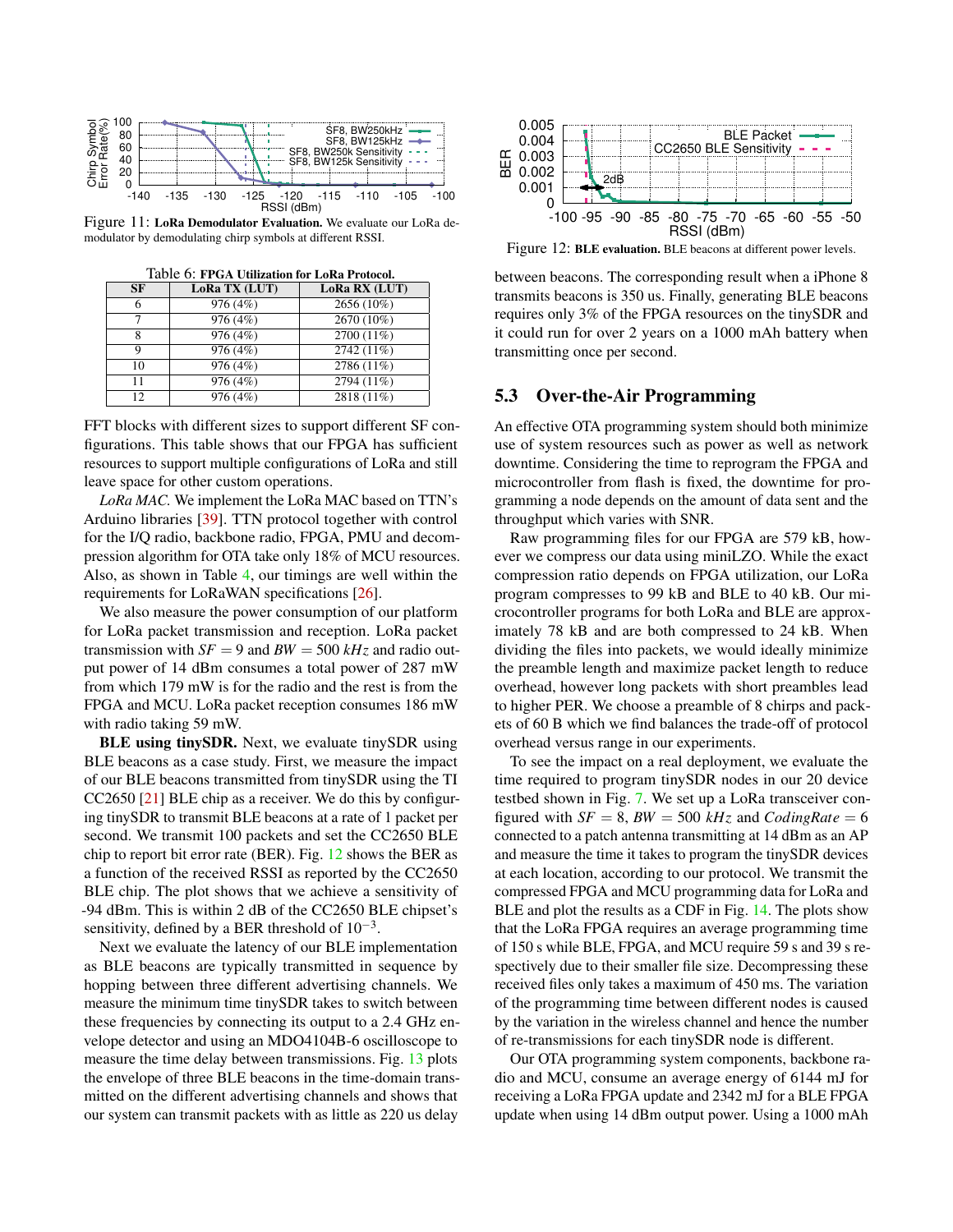<span id="page-11-0"></span>

Figure 13: BLE Beacons Signal. We show BLE beacon transmissions on three advertising channels from tinySDR using an envelope detector.

<span id="page-11-1"></span>

Figure 14: OTA Programming Time. We show CDF of OTA programming time for programming LoRa and BLE implementations on tinySDR.

LiPo battery, we could OTA program each tinySDR node with LoRa 2100 times and BLE 5600 times. Assuming OTA programming of once per day, the average power consumption would be 71 uW and 27 uW respectively for LoRa and BLE.

## 6 Research Study: Concurrent Reception

An SDR designed for IoT endpoints that can provide I/Q transmission and reception capability opens up opportunities for addressing multiple research questions in IoT networks.

In this section, we focus on the following question: Can a *low-power IoT endpoint* device decode multiple concurrent LoRa transmissions at the same time? LoRa supports long range communication for IoT devices and is gaining popularity as a low-power wide area networking (LPWAN) standard. Supporting long ranges introduces new challenges since it increases the probability of collisions in large scale city-wide deployments. While recent works [\[44,](#page-14-0) [47\]](#page-14-1) have explored the feasibility of enabling concurrent LoRa transmissions, they have been designed for decoding on a gateway-style USRP device. In fact, most concurrent transmission techniques in our community [\[44,](#page-14-0) [45,](#page-14-11) [52\]](#page-14-12) have been prototyped on USRPs and it is unclear if a low-power IoT endpoint device can decode concurrent transmissions in real-time within its stringent power and resource constraints. TinySDR enables us to explore such questions and design MAC protocols for decoding concurrent transmissions on IoT endpoints.

Using orthogonal LoRa codes. Here we explore a specific way of enabling concurrent transmissions in LoRa: using orthogonal codes. Specifically, to allow multiple LoRa nodes to communicate at the same time, we exploit LoRa's support for orthogonal transmissions [\[16\]](#page-13-21) which can occupy the same frequency channel without interfering with each other. Two chirp symbols are orthogonal when they have a different chirp slope. For a chirp with a spreading factor of *SF* and bandwidth of *BW*, the chirp slope is given by:  $\frac{BW^2}{2^{SF}}$  [\[47\]](#page-14-1).

Decoding concurrent transmissions on tinySDR. In order to receive concurrent LoRa transmissions, tinySDR must be able to demodulate LoRa upchirp symbols with different slopes. Suppose we have two LoRa transmissions that use different spreading factor and bandwidth configurations: *SF*1,*BW*<sup>1</sup> and *SF*2,*BW*2. To decode them concurrently, we implement decoders similar to Fig. [6b](#page-6-2) for each chirp configuration in parallel on our FPGA. Specifically, we first generate a corresponding downchirp symbol for each configuration in real-time using our chirp generator. Note that we generate each chirp with its corresponding configuration on the FPGA and we do not use pre-generated chirps on the FPGA. We then correlate the received signals with their corresponding downchirp symbols using time domain multiplication. After correlation, we take the appropriate length FFT of the result.

Evaluation. We evaluate three key aspects of our design: 1) the platform's effectiveness in decoding concurrent transmissions across a range of RSSI values, 2) the power consumption at the endpoint device while decoding concurrent transmissions and 3) the computational resources required.

We use two SX1276 LoRa transceivers as our transmitters and set them to transmit continuously at two different settings: they both use a spreading factor of  $SF = 8$  but have two different bandwidth setups,  $BW_1 = 125kHz$  and  $BW_2 = 250kHz$ . We set the two to send random chirp symbols. The tinySDR platform decodes these two concurrent transmissions and computes the chirp symbol error rate for each transmission. We evaluate two scenarios: 1) when the two transmitters have a similar power level at the receiver, 2) fix the power of one of the transmitters and increase the power of the other one.

Fig.  $15a$  shows the results when the two transmissions have similar power at the receiver. We lose around 2 dB and 0.5 dB sensitivity for concurrent demodulation of LoRa configurations with  $BW_1 = 125kHz$  and  $BW_2 = 250kHz$ . This is because while in theory the two chirps are orthogonal, in practice, the chirps are created in the digital domain with discrete frequency steps which introduces some non-orthogonality.

Fig. [15b](#page-12-8) shows the results when the first LoRa transmitter  $BW_1 = 125kHz$  is received near its sensitivity of -123 dBm and and the second LoRa transmitter changes its power. Here, the chirp symbol error rate is affected when the other transmission's power is higher than -116 dBm. When two concurrent transmissions are present, one acts as an interferer when decoding the other. The combined power of noise and the interferer,  $P_{I,N}$ , determines the error rate. When sweeping the power of interferer, at first the  $P_{I,N}$  is dominated by noise and we should not see much effect on error rate. Then at some point their power would be equal which results in a 3 dB increase of *PI*,*<sup>N</sup>* and hence 3 dB sensitivity loss after which the error rate is determined by the interferer power. This demonstrates the need for power control for concurrent transmissions to be received on IoT endpoints.

Our parallel demodulation implementation, uses only 17% of the FPGA resources. This concurrent demodulation imple-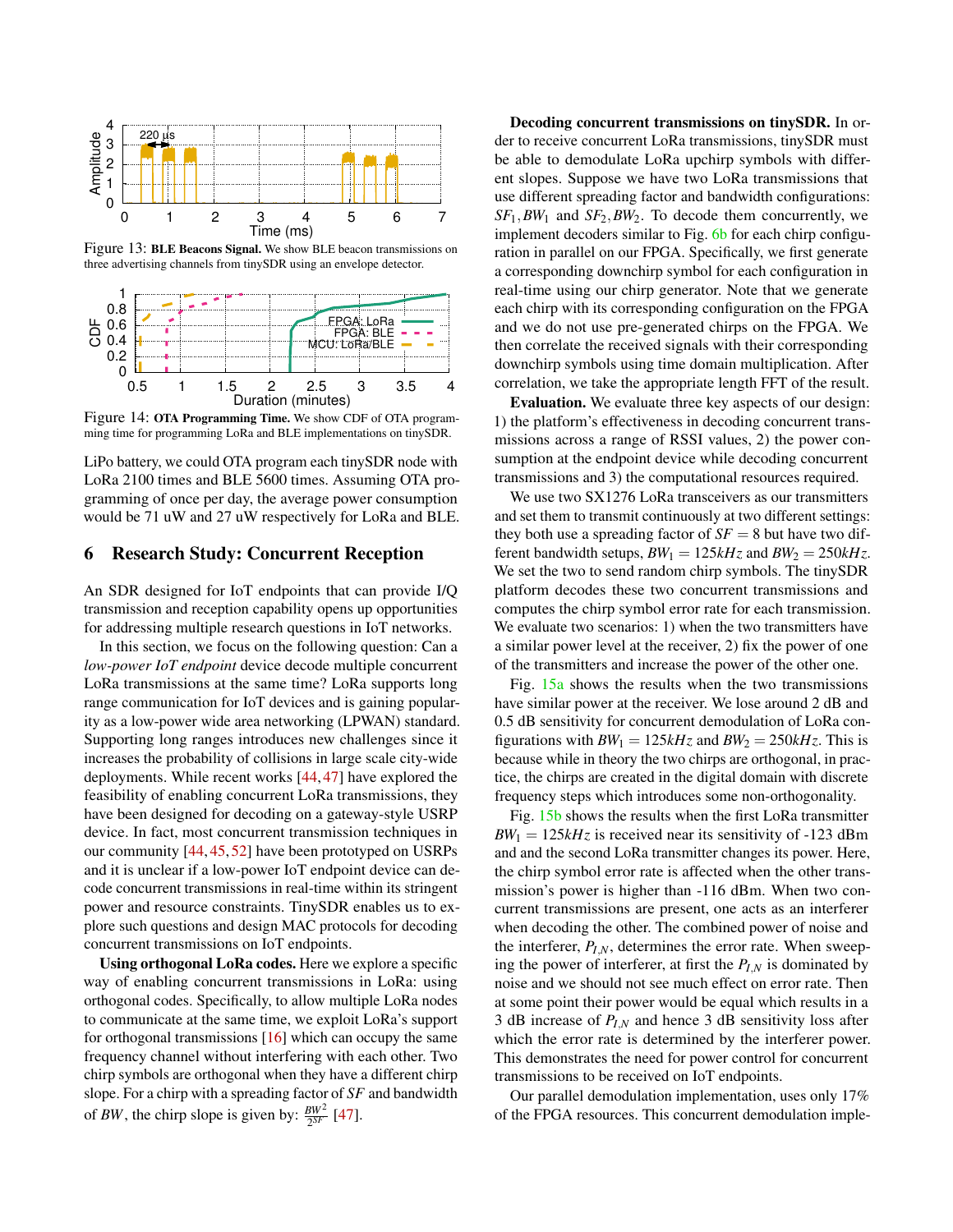<span id="page-12-8"></span>

We set the power of LoRa transmission with  $BW_1 = 125kHz$  to -123 dBm and increase the power of the other one.

Figure 15: Orthogonal LoRa Demodulation Evaluation

mentation consumes 207 mW. Note that Semtech gateway solutions such as the SX1308 [\[29\]](#page-13-30) can receive multiple transmissions. But, to the best of our knowledge we are the first to show that concurrent LoRa transmissions can be decoded on an IoT endpoint while meeting its power and computational requirements. This would have been difficult to do without tinySDR.

#### 7 Conclusion and Research Opportunities

This paper presents the first SDR platform specifically tailored to the needs of IoT endpoints that can be used for large scale IoT network deployments. The goal of tinySDR is to provide a platform that can catalyze research in IoT networks.

Research on PHY/MAC protocols. TinySDR presents an opportunity for researchers to avoid the time consuming endeavor of building their own custom hardware and instead focus on PHY/MAC protocol innovations across the stack: What is the trade-off between packet length and overall throughput? Are there benefits of rate adaptation? What about concurrent transmissions from IoT devices? One could also create multi-hop IoT PHY/MAC innovations, which have not been explored well given the lack of a flexible platform.

Research on IoT localization. TinySDR could also be used to build localization systems as it gives access to I/Q signals and therefore phase across the 2.4 GHz and 900 MHz bands, which forms the basis for many localization algorithms [\[62\]](#page-14-13). One could also explore distributed localization solutions that combine the phase information across a distributed set of sensors to create a large MIMO sensing system.

Machine learning on IoT devices. The FPGA on tinySDR opens up exciting opportunities [\[42\]](#page-14-14) for exploring machine learning algorithms on-board. This would allow researchers to explore trade-offs between the power overhead of running an on-board classifier versus sending data to the

cloud. This could also enable use of high bandwidth sensors such as cameras and microphones where the power bottleneck may be communication rather than sensing.

Low power backscatter readers. Recent work on ambient backscatter [\[51,](#page-14-15) [53,](#page-14-16) [54,](#page-14-17) [59,](#page-14-18) [71\]](#page-15-8) aims to achieve ultra-low power communication for IoT devices. Many of these proposals require either a single-tone generator [\[54\]](#page-14-17) or a custom receiver to decode the backscatter transmissions [\[49,](#page-14-19) [50,](#page-14-20) [61,](#page-14-21) [65\]](#page-15-9). TinySDR can be used as a building block to achieve a batteryoperated backscatter signal generation and receiver.

Better programming interface and protocols. In addition to IoT research opportunities, we can also improve our platform in multiple ways. TinySDR currently requires users to write Verilog or VHDL to program the FPGA and C code for programming the microcontroller. Future versions can incorporate a pipeline to use high level synthesis tools or integrate with GNUradio for easy prototyping. Further, tinySDR uses a simple MAC protocol for programming with a focus on using minimal system resources to allow for other custom software; however we could explore modified MAC protocols that simultaneously broadcast the updates across the network to reduce programming time.

Acknowledgments. We thank Aaron Schulman, Mohamad Katanbaf, and the anonymous reviewers for their helpful feedback on the paper. This work was funded in part by NSF awards CNS-1812554, CNS-1452494, CNS-1823148 and Google Faculty Research Awards.

#### References

- <span id="page-12-2"></span>[1] bladerf 2.0 micro. [https://www.nuand.com/](https://www.nuand.com/bladeRF_2_micro-brief.pdf) [bladeRF\\_2\\_micro-brief.pdf](https://www.nuand.com/bladeRF_2_micro-brief.pdf).
- <span id="page-12-3"></span>[2] Limesdr. [https://myriadrf.org/projects/](https://myriadrf.org/projects/limesdr/) [limesdr/](https://myriadrf.org/projects/limesdr/).
- <span id="page-12-4"></span>[3] Limesdr-mini. [https://wiki.myriadrf.org/](https://wiki.myriadrf.org/LimeSDR-Mini) [LimeSDR-Mini](https://wiki.myriadrf.org/LimeSDR-Mini).
- <span id="page-12-6"></span>[4] An overview of lvds technology. [http://www.ti.com/](http://www.ti.com/lit/an/snla165/snla165.pdf) [lit/an/snla165/snla165.pdf](http://www.ti.com/lit/an/snla165/snla165.pdf).
- <span id="page-12-5"></span>[5] Rtlsdr rtl2832u dvb-t tuner dongles. [https://www.](https://www.rtl-sdr.com/buy-rtl-sdr-dvb-t-dongles/) [rtl-sdr.com/buy-rtl-sdr-dvb-t-dongles/](https://www.rtl-sdr.com/buy-rtl-sdr-dvb-t-dongles/).
- <span id="page-12-1"></span>[6] Usrp b200mini. [https://www.ettus.com/content/](https://www.ettus.com/content/files/USRP_B200mini_Data_Sheet.pdf) [files/USRP\\_B200mini\\_Data\\_Sheet.pdf](https://www.ettus.com/content/files/USRP_B200mini_Data_Sheet.pdf).
- <span id="page-12-0"></span>[7] Usrp e310. [https://www.ettus.com/content/](https://www.ettus.com/content/files/USRP_E310_Datasheet.pdf) [files/USRP\\_E310\\_Datasheet.pdf](https://www.ettus.com/content/files/USRP_E310_Datasheet.pdf).
- <span id="page-12-7"></span>[8] 2.45 ghz balun, filter combination, 2003. [https://www.mouser.com/datasheet/2/611/JTI\\_](https://www.mouser.com/datasheet/2/611/JTI_Balun-Filter-2450FB15A050_2006-09-242325.pdf) [Balun-Filter-2450FB15A050\\_2006-09-242325.](https://www.mouser.com/datasheet/2/611/JTI_Balun-Filter-2450FB15A050_2006-09-242325.pdf) [pdf](https://www.mouser.com/datasheet/2/611/JTI_Balun-Filter-2450FB15A050_2006-09-242325.pdf).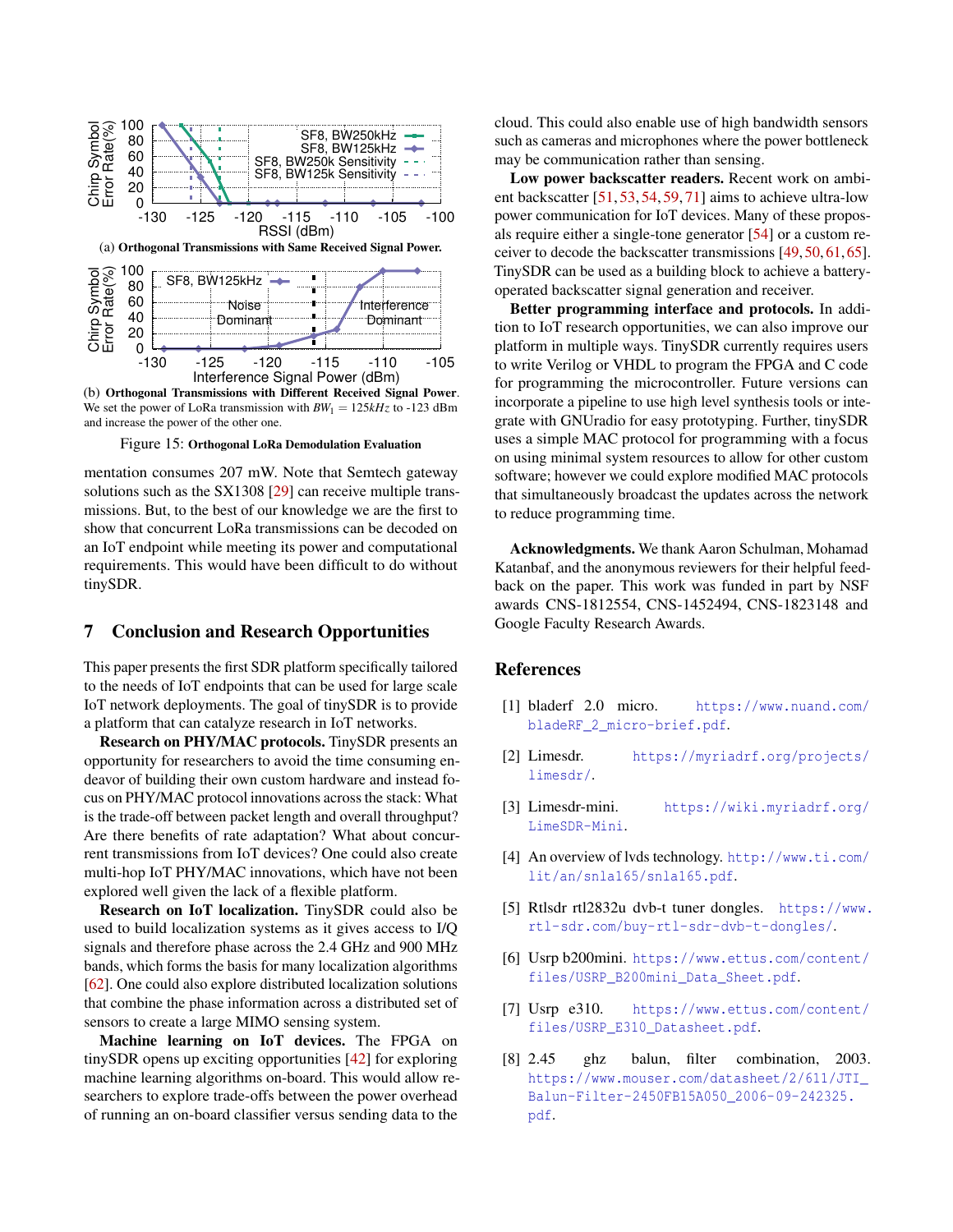- <span id="page-13-4"></span>[9] Max5189 datasheet, 2003. [https://datasheets.](https://datasheets.maximintegrated.com/en/ds/MAX5186-MAX5189.pdf) [maximintegrated.com/en/ds/MAX5186-MAX5189.](https://datasheets.maximintegrated.com/en/ds/MAX5186-MAX5189.pdf) [pdf](https://datasheets.maximintegrated.com/en/ds/MAX5186-MAX5189.pdf).
- <span id="page-13-5"></span>[10] Max2831 datasheet, 2011. [https://datasheets.](https://datasheets.maximintegrated.com/en/ds/MAX2831-MAX2832.pdf) [maximintegrated.com/en/ds/MAX2831-MAX2832.](https://datasheets.maximintegrated.com/en/ds/MAX2831-MAX2832.pdf) [pdf](https://datasheets.maximintegrated.com/en/ds/MAX2831-MAX2832.pdf).
- <span id="page-13-28"></span>[11] Mdo4000b series datasheet, 2013. [http:](http://www.testequipmenthq.com/datasheets/TEKTRONIX-MDO4104B-6-Datasheet.pdf) [//www.testequipmenthq.com/datasheets/](http://www.testequipmenthq.com/datasheets/TEKTRONIX-MDO4104B-6-Datasheet.pdf) [TEKTRONIX-MDO4104B-6-Datasheet.pdf](http://www.testequipmenthq.com/datasheets/TEKTRONIX-MDO4104B-6-Datasheet.pdf).
- <span id="page-13-1"></span>[12] Ad9364 transceiver datasheet, 2014. [https://www.analog.com/media/en/](https://www.analog.com/media/en/technical-documentation/data-sheets/AD9364.pdf) [technical-documentation/data-sheets/AD9364.](https://www.analog.com/media/en/technical-documentation/data-sheets/AD9364.pdf) [pdf](https://www.analog.com/media/en/technical-documentation/data-sheets/AD9364.pdf).
- <span id="page-13-29"></span>[13] Li-polymer battery technology specification, 2014. [https://cdn-shop.adafruit.com/](https://cdn-shop.adafruit.com/product-files/258/C101-_Li-Polymer_503562_1200mAh_3.7V_with_PCM_APPROVED_8.18.pdf) [product-files/258/C101-\\_Li-Polymer\\_503562\\_](https://cdn-shop.adafruit.com/product-files/258/C101-_Li-Polymer_503562_1200mAh_3.7V_with_PCM_APPROVED_8.18.pdf) [1200mAh\\_3.7V\\_with\\_PCM\\_APPROVED\\_8.18.pdf](https://cdn-shop.adafruit.com/product-files/258/C101-_Li-Polymer_503562_1200mAh_3.7V_with_PCM_APPROVED_8.18.pdf).
- <span id="page-13-26"></span>[14] Smartsense temp/humidity manual, 2014. [https://](https://support.smartthings.com/hc/en-us/articles/203040294-SmartSense-Temperature-Humidity-Sensor) [support.smartthings.com/hc/en-us/articles/](https://support.smartthings.com/hc/en-us/articles/203040294-SmartSense-Temperature-Humidity-Sensor) [203040294-SmartSense-Temperature-Humidity-Sensor](https://support.smartthings.com/hc/en-us/articles/203040294-SmartSense-Temperature-Humidity-Sensor).
- <span id="page-13-19"></span>[15] 3.5mhz, 500ma synchronous step down dc-dc regulator, 2015. [https://www.semtech.com/uploads/](https://www.semtech.com/uploads/documents/sc195.pdf) [documents/sc195.pdf](https://www.semtech.com/uploads/documents/sc195.pdf).
- <span id="page-13-21"></span>[16] Lora modulation basics, 2015. [https://www.semtech.](https://www.semtech.com/uploads/documents/an1200.22.pdf) [com/uploads/documents/an1200.22.pdf](https://www.semtech.com/uploads/documents/an1200.22.pdf).
- <span id="page-13-0"></span>[17] Ad9361 transceiver datasheet, 2016. [https://www.analog.com/media/en/](https://www.analog.com/media/en/technical-documentation/data-sheets/AD9361.pdf) [technical-documentation/data-sheets/AD9361.](https://www.analog.com/media/en/technical-documentation/data-sheets/AD9361.pdf) [pdf](https://www.analog.com/media/en/technical-documentation/data-sheets/AD9361.pdf).
- <span id="page-13-3"></span>[18] Ad9363 transceiver datasheet, 2016. [https://www.analog.com/media/en/](https://www.analog.com/media/en/technical-documentation/data-sheets/AD9363.pdf) [technical-documentation/data-sheets/AD9363.](https://www.analog.com/media/en/technical-documentation/data-sheets/AD9363.pdf) [pdf](https://www.analog.com/media/en/technical-documentation/data-sheets/AD9363.pdf).
- <span id="page-13-18"></span>[19] Adg904 datasheet by analog devices, 2016. [http://www.analog.com/media/en/](http://www.analog.com/media/en/technical-documentation/data-sheets/ADG904.pdf) [technical-documentation/data-sheets/ADG904.](http://www.analog.com/media/en/technical-documentation/data-sheets/ADG904.pdf) [pdf](http://www.analog.com/media/en/technical-documentation/data-sheets/ADG904.pdf).
- <span id="page-13-12"></span>[20] At86rf215 datasheet, 2016.
- <span id="page-13-8"></span>[21] Cc2650 simplelink datasheet by ti, 2016. [http://www.](http://www.ti.com/lit/ds/symlink/cc2650.pdf) [ti.com/lit/ds/symlink/cc2650.pdf](http://www.ti.com/lit/ds/symlink/cc2650.pdf).
- <span id="page-13-27"></span>[22] Pcbminions inc., 2016. <https://pcbminions.com/>.
- <span id="page-13-14"></span>[23] Se2435l power amplifier datasheet, 2016. [http://www.skyworksinc.com/uploads/](http://www.skyworksinc.com/uploads/documents/SE2435L_202412I.pdf) [documents/SE2435L\\_202412I.pdf](http://www.skyworksinc.com/uploads/documents/SE2435L_202412I.pdf).
- <span id="page-13-7"></span>[24] Sx1276 datasheet by semtech, 2016. [https://www.](https://www.semtech.com/uploads/documents/sx1276.pdf) [semtech.com/uploads/documents/sx1276.pdf](https://www.semtech.com/uploads/documents/sx1276.pdf).
- <span id="page-13-2"></span>[25] Lms7002m datasheet, 2017. [https:](https://limemicro.com/app/uploads/2017/07/LMS7002M-Data-Sheet-v3.1r00.pdf) [//limemicro.com/app/uploads/2017/07/](https://limemicro.com/app/uploads/2017/07/LMS7002M-Data-Sheet-v3.1r00.pdf) [LMS7002M-Data-Sheet-v3.1r00.pdf](https://limemicro.com/app/uploads/2017/07/LMS7002M-Data-Sheet-v3.1r00.pdf).
- <span id="page-13-22"></span>[26] Lora alliance, 2017. [https://lora-alliance.](https://lora-alliance.org/sites/default/files/2018-04/lorawantm_specification_-v1.1.pdf) [org/sites/default/files/2018-04/lorawantm\\_](https://lora-alliance.org/sites/default/files/2018-04/lorawantm_specification_-v1.1.pdf) [specification\\_-v1.1.pdf](https://lora-alliance.org/sites/default/files/2018-04/lorawantm_specification_-v1.1.pdf).
- <span id="page-13-16"></span>[27] Msp432p401r, msp432p401m simplelink mixed-signal microcontrollers datasheet, 2017. [http://www.ti.](http://www.ti.com/lit/ds/symlink/msp432p401r.pdf) [com/lit/ds/symlink/msp432p401r.pdf](http://www.ti.com/lit/ds/symlink/msp432p401r.pdf).
- <span id="page-13-15"></span>[28] Sky66112 power amplifier datasheet, 2017. [http://www.skyworksinc.com/uploads/](http://www.skyworksinc.com/uploads/documents/SKY66112_11_203225L.pdf) [documents/SKY66112\\_11\\_203225L.pdf](http://www.skyworksinc.com/uploads/documents/SKY66112_11_203225L.pdf).
- <span id="page-13-30"></span>[29] Sx1308 datasheet by semtech, 2017. [https://www.](https://www.semtech.com/uploads/documents/sx1308.pdf) [semtech.com/uploads/documents/sx1308.pdf](https://www.semtech.com/uploads/documents/sx1308.pdf).
- <span id="page-13-6"></span>[30] Ad9228 datasheet, 2018. [https://www.analog.](https://www.analog.com/media/en/technical-documentation/data-sheets/ad9228.pdf) [com/media/en/technical-documentation/](https://www.analog.com/media/en/technical-documentation/data-sheets/ad9228.pdf) [data-sheets/ad9228.pdf](https://www.analog.com/media/en/technical-documentation/data-sheets/ad9228.pdf).
- <span id="page-13-9"></span>[31] Adalm-pluto overview, 2018. [https://wiki.analog.](https://wiki.analog.com/university/tools/pluto) [com/university/tools/pluto](https://wiki.analog.com/university/tools/pluto).
- <span id="page-13-17"></span>[32] Atmel at86rf215 868/915/928 mhz impedance matched balun + lpf, 2018. [https://www.mouser.com/](https://www.mouser.com/datasheet/2/611/0896BM15E0025-1518705.pdf) [datasheet/2/611/0896BM15E0025-1518705.pdf](https://www.mouser.com/datasheet/2/611/0896BM15E0025-1518705.pdf).
- <span id="page-13-13"></span>[33] Lfe5u fpga family datasheet, 2018. [http:](http://www.latticesemi.com/view_document?document_id=50461) [//www.latticesemi.com/view\\_document?](http://www.latticesemi.com/view_document?document_id=50461) [document\\_id=50461](http://www.latticesemi.com/view_document?document_id=50461).
- <span id="page-13-20"></span>[34] minilzo implementation, 2018. [http://www.](http://www.oberhumer.com/opensource/lzo/#abstract) [oberhumer.com/opensource/lzo/#abstract](http://www.oberhumer.com/opensource/lzo/#abstract).
- <span id="page-13-11"></span>[35] Sx1257 datasheet by semtech, 2018. [https:](https://www.semtech.com/uploads/documents/DS_SX1257_V1.2.pdf) [//www.semtech.com/uploads/documents/DS\\_](https://www.semtech.com/uploads/documents/DS_SX1257_V1.2.pdf) [SX1257\\_V1.2.pdf](https://www.semtech.com/uploads/documents/DS_SX1257_V1.2.pdf).
- <span id="page-13-10"></span>[36] Usrp x-300, 2018. [https://www.ettus.com/](https://www.ettus.com/product/ details/X300-KIT) [product/details/X300-KIT](https://www.ettus.com/product/ details/X300-KIT).
- <span id="page-13-25"></span>[37] Bluetooth core specification v5.1, Jan. 2019. [https://www.bluetooth.com/specifications/](https://www.bluetooth.com/specifications/bluetooth-core-specification) [bluetooth-core-specification](https://www.bluetooth.com/specifications/bluetooth-core-specification).
- <span id="page-13-23"></span>[38] The things network, 2019. [https://www.](https://www.thethingsnetwork.org/) [thethingsnetwork.org/](https://www.thethingsnetwork.org/).
- <span id="page-13-24"></span>[39] The things network arduino library, 2019. [https://github.com/TheThingsNetwork/](https://github.com/TheThingsNetwork/arduino-device-lib) [arduino-device-lib](https://github.com/TheThingsNetwork/arduino-device-lib).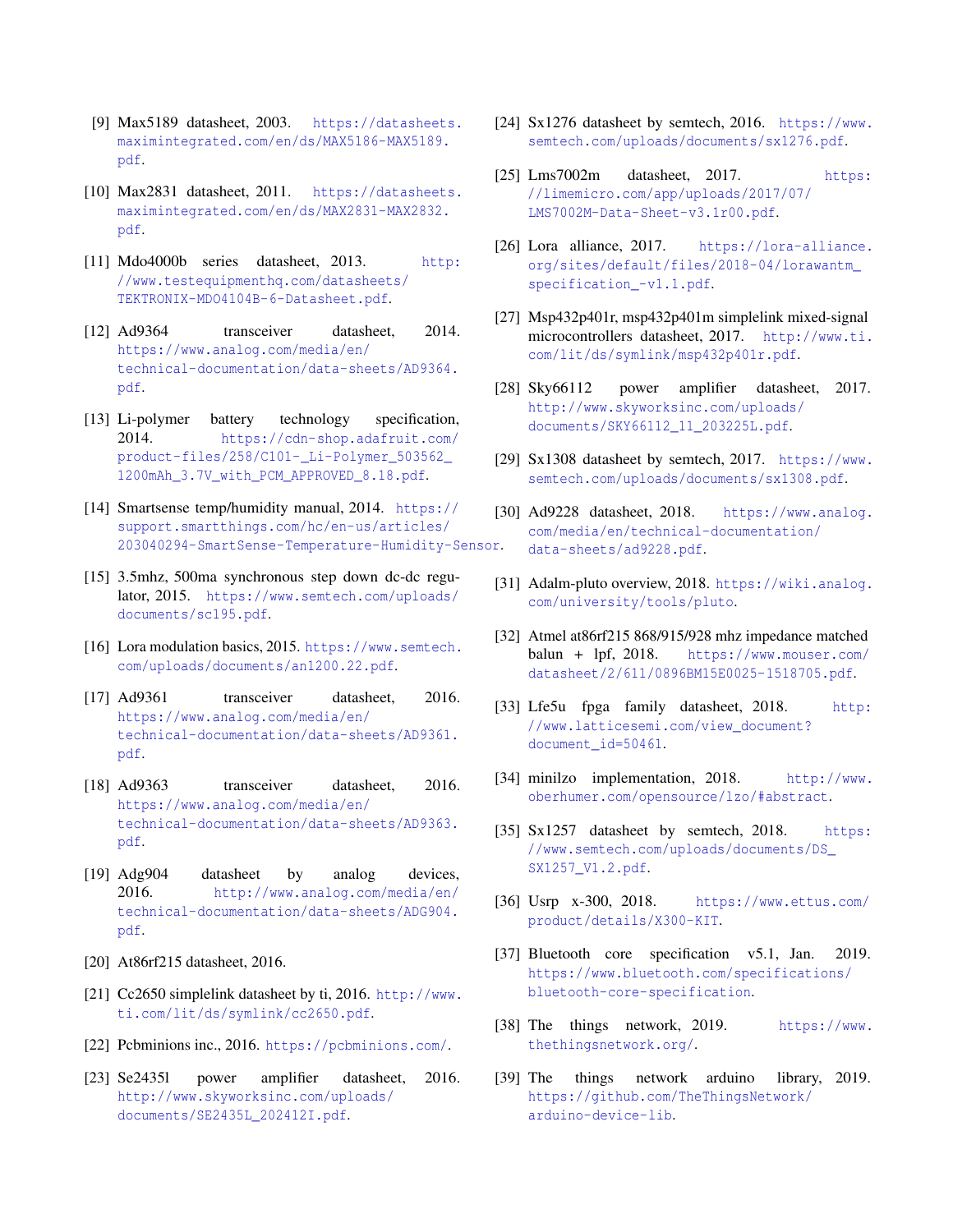- <span id="page-14-2"></span>[40] K. Amiri, Y. Sun, P. Murphy, C. Hunter, J. R. Cavallaro, and A. Sabharwal. Warp, a unified wireless network testbed for education and research. In *2007 IEEE International Conference on Microelectronic Systems Education (MSE'07)*, pages 53–54. IEEE, 2007.
- <span id="page-14-3"></span>[41] N. Anand, E. Aryafar, and E. W. Knightly. Warplab: a flexible framework for rapid physical layer design. In *Proceedings of the 2010 ACM workshop on Wireless of the students, by the students, for the students*, pages 53–56. ACM, 2010.
- <span id="page-14-14"></span>[42] J. Chan, A. Wang, A. Krishnamurthy, and S. Gollakota. Deepsense: Enabling carrier sense in lowpower wide area networks using deep learning. *CoRR*, abs/1904.10607, 2019.
- <span id="page-14-4"></span>[43] P. Dutta, Y.-S. Kuo, A. Ledeczi, T. Schmid, and P. Volgyesi. Putting the software radio on a low-calorie diet. In *Proceedings of the 9th ACM SIGCOMM Workshop on Hot Topics in Networks*, page 20. ACM, 2010.
- <span id="page-14-0"></span>[44] R. Eletreby, D. Zhang, S. Kumar, and O. Yağan. Empowering low-power wide area networks in urban settings. SIGCOMM '17.
- <span id="page-14-11"></span>[45] S. Gollakota and D. Katabi. Zigzag decoding: Combating hidden terminals in wireless networks. In *Proceedings of the ACM SIGCOMM 2008 Conference on Data Communication*, SIGCOMM '08, 2008.
- <span id="page-14-5"></span>[46] Y. Guddeti, R. Subbaraman, M. Khazraee, A. Schulman, and D. Bharadia. Sweepsense: Sensing 5 ghz in 5 milliseconds with low-cost radios. In *16th* {*USENIX*} *Symposium on Networked Systems Design and Implementation (*{*NSDI*} *19)*, pages 317–330, 2019.
- <span id="page-14-1"></span>[47] M. Hessar, A. Najafi, and S. Gollakota. Netscatter: Enabling large-scale backscatter networks. In *16th* {*USENIX*} *Symposium on Networked Systems Design and Implementation (*{*NSDI*} *19)*, pages 271–284, 2019.
- <span id="page-14-10"></span>[48] R. Hildebrandt. The pseudo dual-edge d-flip-flop, 2011.
- <span id="page-14-19"></span>[49] V. Iyer, J. Chan, I. Culhane, J. Mankoff, and S. Gollakota. Wireless analytics for 3d printed objects. In *Proceedings of the 31st Annual ACM Symposium on User Interface Software and Technology*, UIST '18, pages 141–152, New York, NY, USA, 2018. ACM.
- <span id="page-14-20"></span>[50] V. Iyer, J. Chan, and S. Gollakota. 3d printing wireless connected objects. *ACM Trans. Graph.*, 36(6), Nov. 2017.
- <span id="page-14-15"></span>[51] V. Iyer, V. Talla, B. Kellogg, S. Gollakota, and J. Smith. Inter-technology backscatter: Towards internet connectivity for implanted devices. In *Proceedings of the 2016 ACM SIGCOMM Conference*.
- <span id="page-14-12"></span>[52] S. Katti, S. Gollakota, and D. Katabi. Embracing wireless interference: Analog network coding. In *ACM SIG-COMM Computer Communication Review*, volume 37, pages 397–408. ACM, 2007.
- <span id="page-14-16"></span>[53] B. Kellogg, A. Parks, S. Gollakota, J. R. Smith, and D. Wetherall. Wi-fi backscatter: Internet connectivity for rf-powered devices. In *Proceedings of the 2014 ACM Conference on SIGCOMM*.
- <span id="page-14-17"></span>[54] B. Kellogg, V. Talla, S. Gollakota, and J. R. Smith. Passive wi-fi: Bringing low power to wi-fi transmissions. In *NSDI 16*.
- <span id="page-14-6"></span>[55] A. Khattab, J. Camp, C. Hunter, P. Murphy, A. Sabharwal, and E. W. Knightly. Warp: a flexible platform for clean-slate wireless medium access protocol design. *ACM SIGMOBILE Mobile Computing and Communications Review*, 12(1):56–58, 2008.
- <span id="page-14-9"></span>[56] Y.-S. Kuo, P. Pannuto, T. Schmid, and P. Dutta. Reconfiguring the software radio to improve power, price, and portability. In *Proceedings of the 10th ACM Conference on Embedded Network Sensor Systems*, pages 267–280. ACM, 2012.
- [57] Y.-S. Kuo, T. Schmid, and P. Dutta. A compact, inexpensive, and battery-powered software-defined radio platform. In *Proceedings of the 11th international conference on Information Processing in Sensor Networks*, pages 137–138. ACM, 2012.
- <span id="page-14-7"></span>[58] Y. Lin, H. Lee, M. Woh, Y. Harel, S. Mahlke, T. Mudge, C. Chakrabarti, and K. Flautner. Soda: A low-power architecture for software radio. *ACM SIGARCH Computer Architecture News*, 34(2):89–101, 2006.
- <span id="page-14-18"></span>[59] V. Liu, A. Parks, V. Talla, S. Gollakota, D. Wetherall, and J. R. Smith. Ambient backscatter: Wireless communication out of thin air. SIGCOMM '13.
- <span id="page-14-8"></span>[60] G. J. Minden, J. B. Evans, L. Searl, D. DePardo, V. R. Petty, R. Rajbanshi, T. Newman, Q. Chen, F. Weidling, J. Guffey, et al. Kuar: A flexible software-defined radio development platform. In *2007 2nd IEEE International Symposium on New Frontiers in Dynamic Spectrum Access Networks*, pages 428–439. IEEE, 2007.
- <span id="page-14-21"></span>[61] S. Naderiparizi, M. Hessar, V. Talla, S. Gollakota, and J. R. Smith. Towards battery-free hd video streaming. In *15th USENIX Symposium on Networked Systems Design and Implementation (NSDI 18)*, 2018.
- <span id="page-14-13"></span>[62] R. Nandakumar, V. Iyer, and S. Gollakota. 3d localization for sub-centimeter sized devices. In *Proceedings of the 16th ACM Conference on Embedded Networked Sensor Systems*, SenSys '18, 2018.